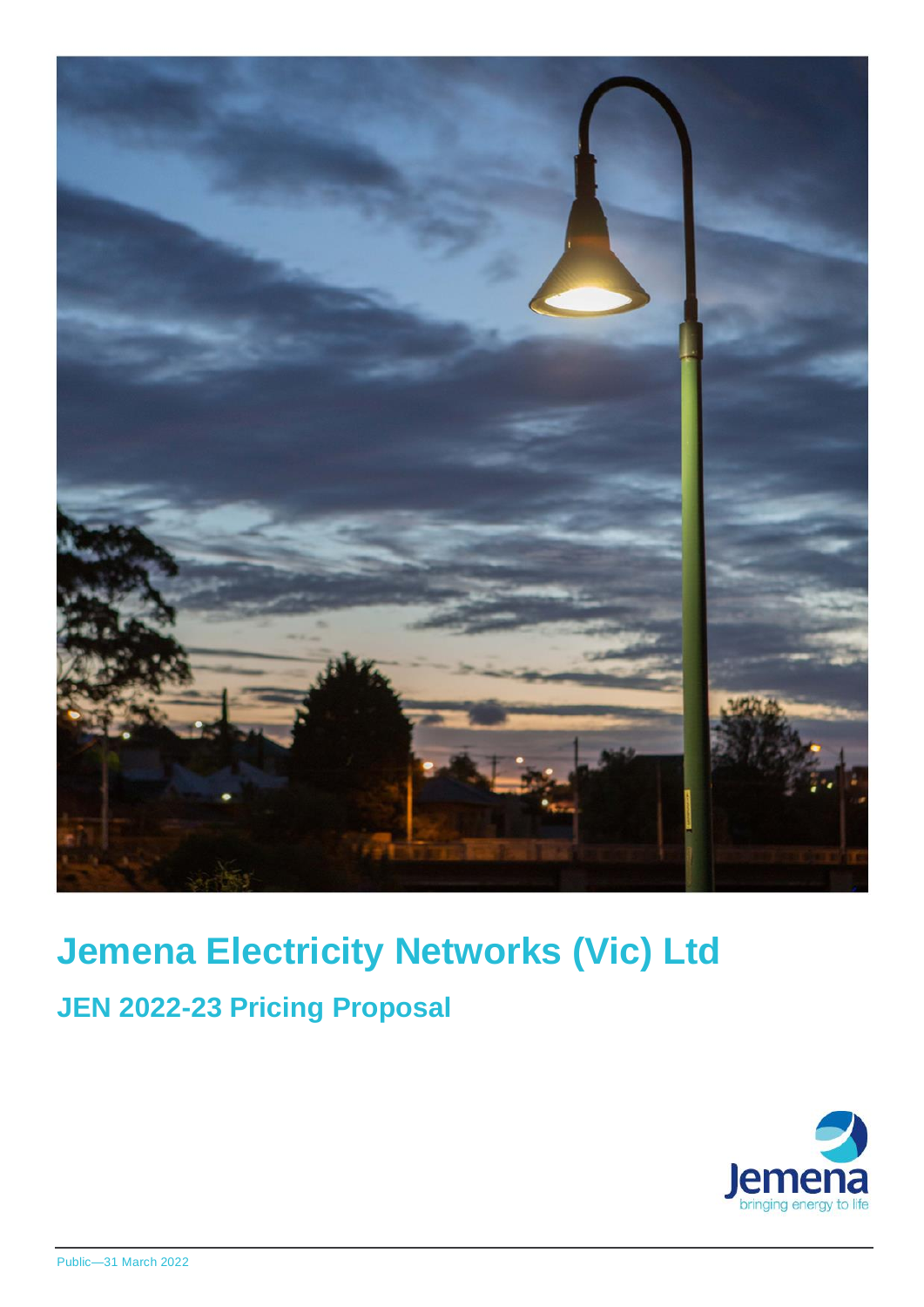#### **An appropriate citation for this paper is:**

JEN 2022-23 pricing proposal Our Ref: JEN 2022-23 pricing proposal

#### **Contact Person**

Chris Stewart Group Network Pricing & Compliance Manager

#### **Jemena Electricity Networks (Vic) Ltd**

ABN 82 064 651 083 Level 16, 567 Collins Street Melbourne VIC 3000

#### **Postal Address**

PO Box 16182 Melbourne VIC 3000 Ph: (03) 9713 7000 Fax: (03) 9173 7516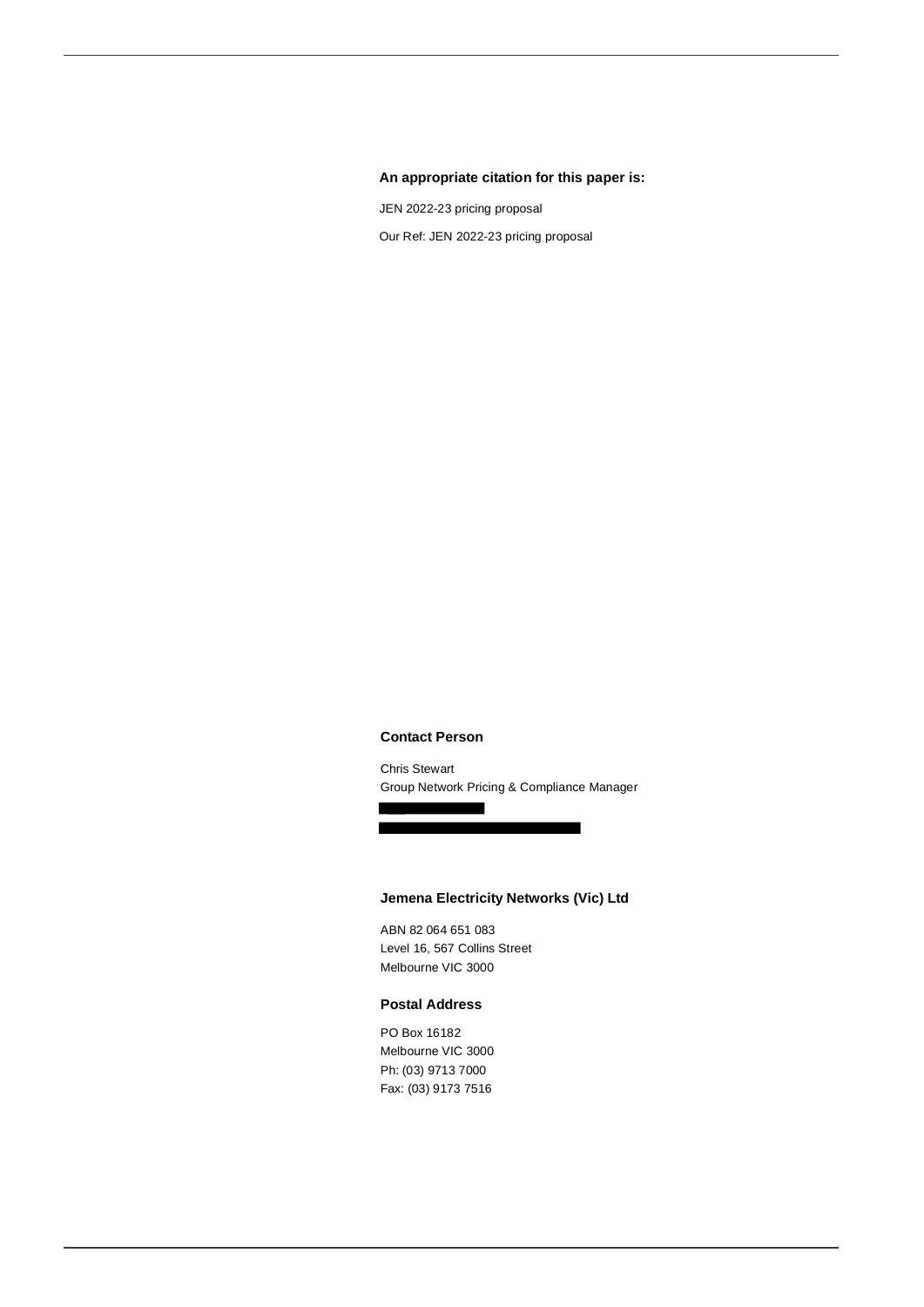# **Table of contents**

| 1. |     |                                                                                  |  |
|----|-----|----------------------------------------------------------------------------------|--|
|    | 1.1 |                                                                                  |  |
|    | 1.2 |                                                                                  |  |
|    | 1.3 |                                                                                  |  |
| 2. |     |                                                                                  |  |
|    | 2.1 |                                                                                  |  |
|    | 2.2 |                                                                                  |  |
| 3. |     |                                                                                  |  |
|    | 3.1 |                                                                                  |  |
|    | 3.2 |                                                                                  |  |
|    | 3.3 |                                                                                  |  |
| 4. |     |                                                                                  |  |
|    | 4.1 |                                                                                  |  |
|    | 4.2 |                                                                                  |  |
|    | 4.3 |                                                                                  |  |
| 5. |     | Designated pricing proposal, pass throughs and jurisdictional scheme outcomes 18 |  |
|    | 5.1 |                                                                                  |  |
|    | 5.2 |                                                                                  |  |
|    | 5.3 |                                                                                  |  |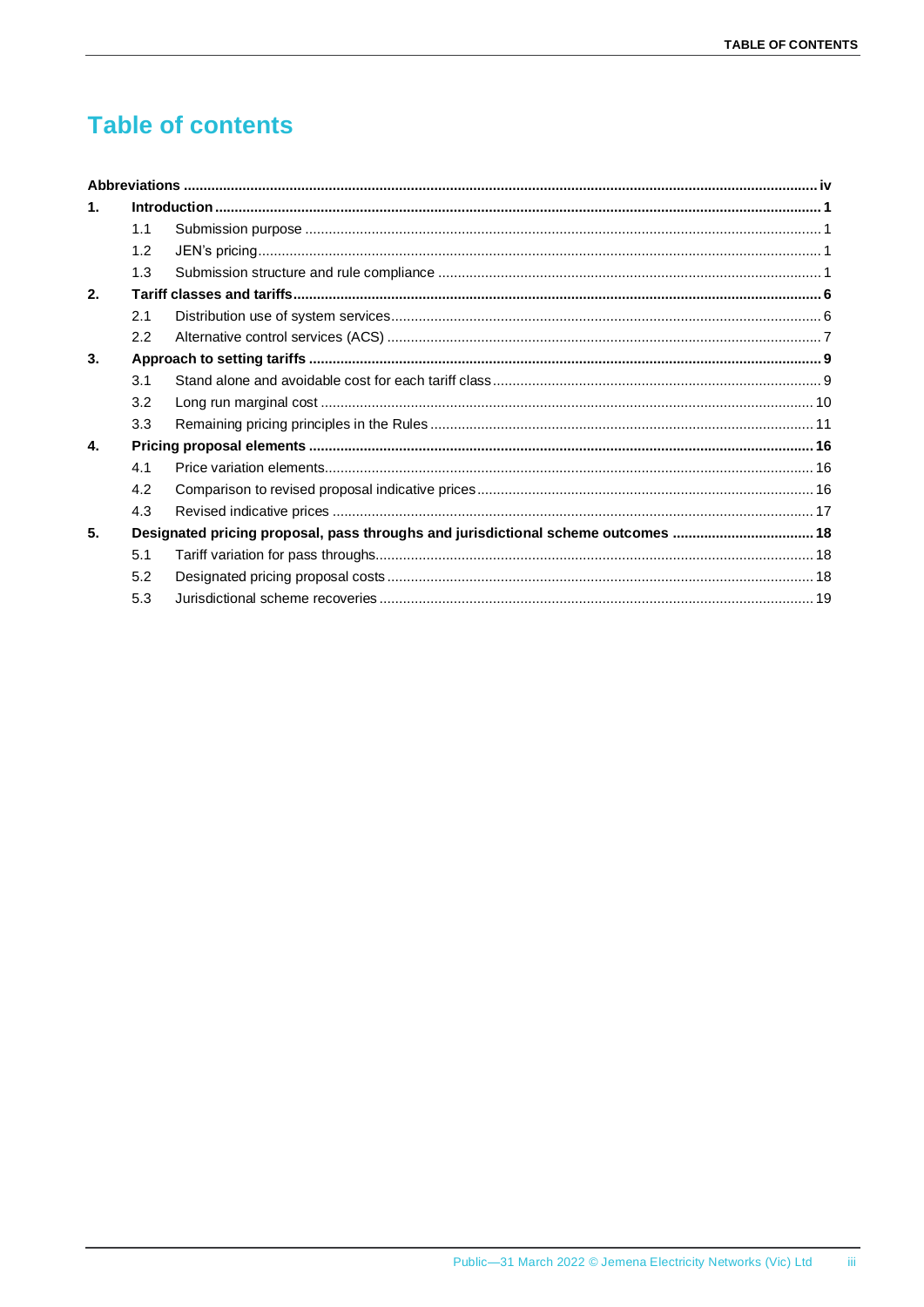# <span id="page-3-0"></span>**Abbreviations**

| <b>ACS</b>       | <b>Alternative Control Services</b>                      |
|------------------|----------------------------------------------------------|
| <b>AER</b>       | Australian Energy Regulator                              |
| <b>CPI</b>       | <b>Consumer Price Index</b>                              |
| <b>DMIA</b>      | Demand management innovation allowance                   |
| <b>DMIS</b>      | Demand management incentive scheme                       |
| <b>DNSP</b>      | <b>Distribution Network Service Provider</b>             |
| <b>DUOS</b>      | Distribution Uses of System                              |
| <b>JEN</b>       | Jemena Electricity Network Ltd (Vic)                     |
| <b>LRMC</b>      | Long Run Marginal Cost                                   |
| <b>NEL</b>       | <b>National Electricity Law</b>                          |
| NER or the Rules | <b>National Electricity Rules</b>                        |
| <b>NUOS</b>      | Network Use of System                                    |
| <b>OMR</b>       | Operating, maintenance and replacement                   |
| <b>PFIT</b>      | Premium Solar Feed In Tariff                             |
| <b>SCS</b>       | <b>Standard Control Services</b>                         |
| <b>TSS</b>       | Tariff Structure Statement, as approved on 30 April 2021 |
| <b>TUOS</b>      | <b>Transmission Use of System</b>                        |
| <b>WDV</b>       | Written down value                                       |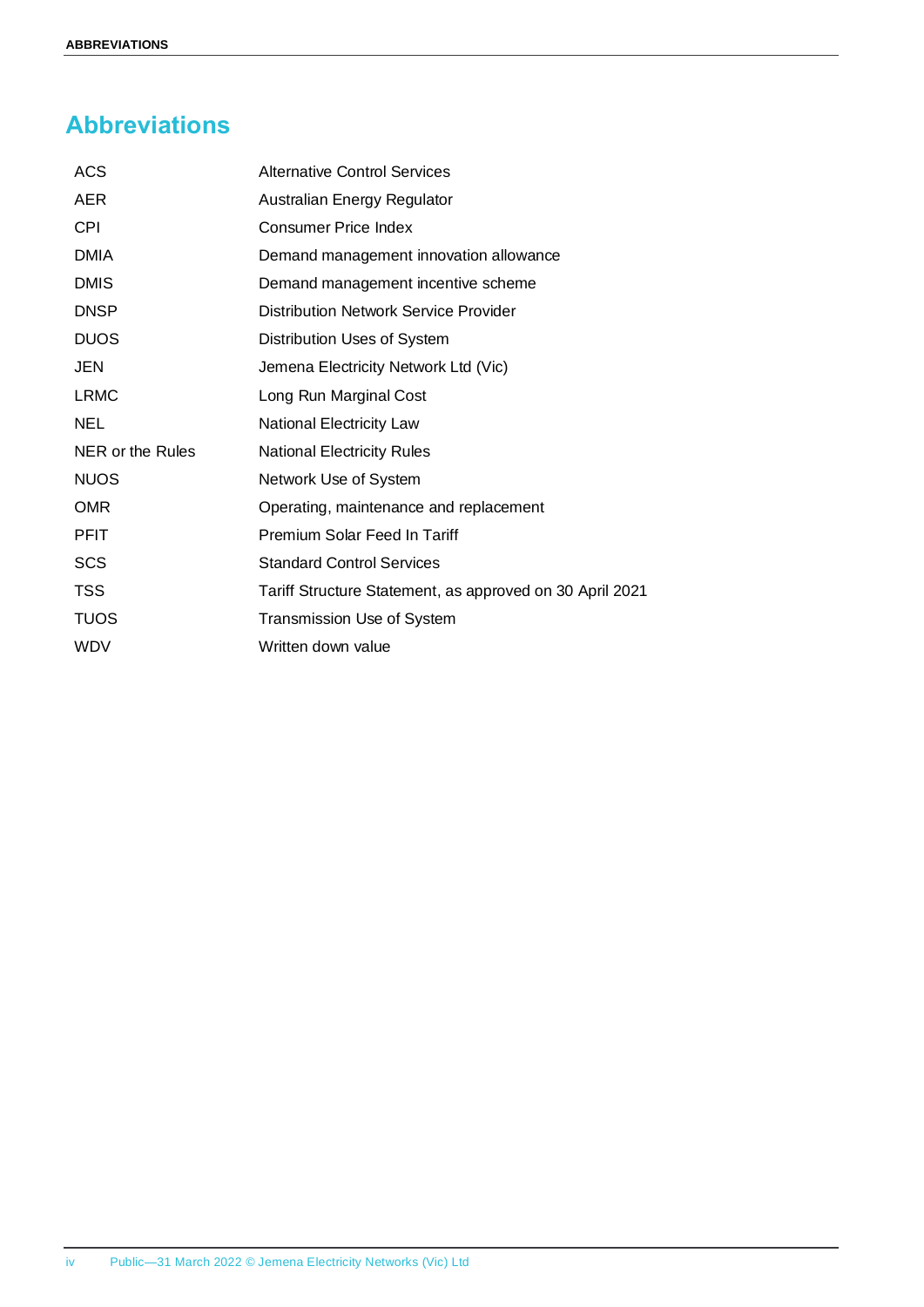# <span id="page-4-0"></span>**1. Introduction**

# <span id="page-4-1"></span>**1.1 Submission purpose**

The National Electricity Rules (**NER or the Rules**) rule 6.18.2(a)(2) requires that Jemena Electricity Network Ltd (VIC) (**JEN**) submit an annual pricing proposal to the Australian Energy Regulator (**AER**) three months before the commencement of the second and each subsequent regulatory year of the regulatory control period. This submission is made in accordance with this requirement.

# <span id="page-4-2"></span>**1.2 JEN's pricing**

JEN has established efficient tariffs reflecting the drivers of its different customer classes. In accordance with the Rule requirements<sup>1</sup>, JEN established its tariff classes and the tariff structures within its Tariff Structure Statement (**TSS**) <sup>2</sup> approved by the AER.<sup>3</sup>

This annual pricing proposal applies those approved tariff structures to 2022-23 tariffs and establishes tariff levels (prices) that meet the network pricing objective<sup>4</sup> and pricing principles.<sup>5</sup> Our proposed 2022-23 prices are based on the assumed \$9.8M<sup>6</sup> banking of s-factor. If the AER does not approve Jemena's s-factor banking, then this will necessarily impact the 2022-23 prices as the \$9.8M will be added back into the total 2022-23 revenue.

# <span id="page-4-3"></span>**1.3 Submission structure and rule compliance**

#### **1.3.1 Submission structure**

JEN has structured this submission to demonstrate compliance with each of the requirements of rule 6.18.2(b) of the NER and the AER's 2020 Final Decision.<sup>7</sup> The submission dedicates a section to each of the key areas of rule compliance:

- Section 2 Tariff classes, tariffs and charging parameters
- Section 3 Approach to setting tariffs
- Section 4 Pricing proposal elements
- Section 5 Designated pricing proposal, pass throughs and jurisdictional scheme recoveries
- Attachment 1 Jemena 2022-23 proposed network tariff schedule
- Attachment 2 Jemena 2022-23 alternative control services and public lighting charges
- Attachment 3 Jemena FINAL 2022-23 annual SCS pricing model 6 April 2022
- Attachment 4 Jemena ACS-Public lighting Model
- Attachment 5 Annual pricing confidentiality template
- Attachment  $6$  Evidence of inputs in the financial tab

<sup>1</sup> NER, cl 6.18.1A

<sup>2</sup> AER, *Final Decision*, *Jemena distribution determination 2021-26*, *Revised Tariff Structure Statement April 2021 - Clean,* 30 April 2021.

<sup>3</sup> AER, *Final Decision, Jemena distribution determination 2021-26, Tariff Structure Statement April 2021,* 30 April 2021*.*

<sup>4</sup> NER, cl 6.18.5(a).

 $5$  NER, cl 6.18.5(e)-(j).

<sup>6</sup> Note we incorrectly reported this as \$9,948,193 in our banking proposal. We consider the correct figure is \$9,819,406 (\$2022-23)

<sup>7</sup> AER, *Final Decision, Jemena distribution determination 2021-26*, *Tariff Structure Statement April 2021,* 30 April 2021.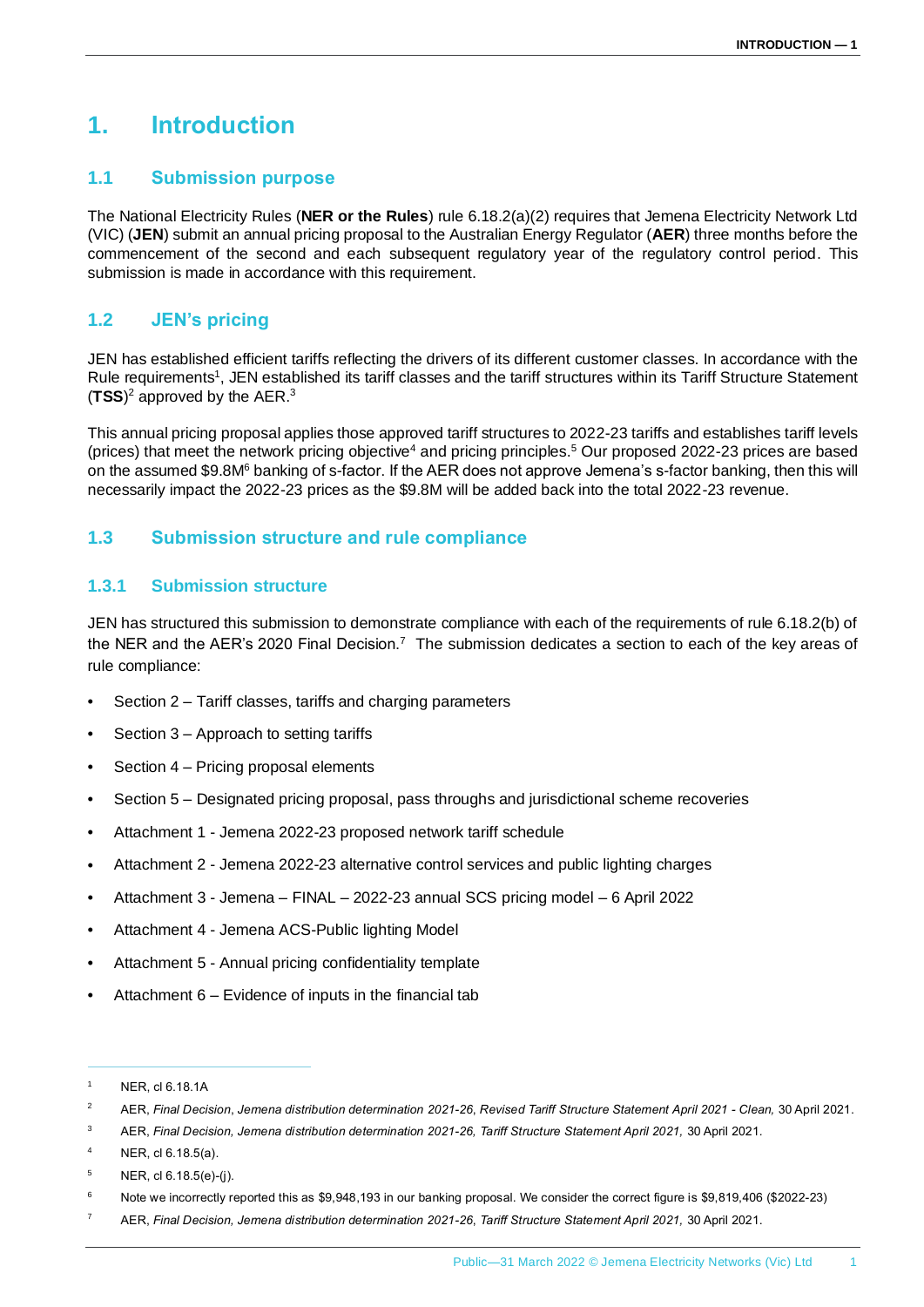We have not made any changes to the draft ACS pricing model submitted to the AER on 25 February. As a result, the AER can consider our 25 February ACS pricing model as our formal 2022/23 submitted model.

### **1.3.2 Rule compliance**

Table 1-1 sets out the specific rule requirement and where in this pricing proposal JEN has demonstrated compliance.

| <b>Topic</b>                        | <b>Relevant rules</b>                                                                                                                                                                                                                                                                                                   | <b>Submission</b><br>reference                                   |
|-------------------------------------|-------------------------------------------------------------------------------------------------------------------------------------------------------------------------------------------------------------------------------------------------------------------------------------------------------------------------|------------------------------------------------------------------|
| <b>Pricing Proposal</b><br>elements | 6.18.2(b)(2) of the NER requires that the pricing proposal set out the<br>proposed tariffs for each tariff class;                                                                                                                                                                                                       | Section 2,<br>Attachment 1(SCS)<br>and Attachment 3              |
|                                     | 6.18.2(b)(3) of the NER requires that the pricing proposal set out, for each<br>proposed tariff, the charging parameters and the elements of service to which<br>each charging parameter relates;                                                                                                                       | Section 2,<br>Attachment 1<br>(SCS) and<br>Attachment 2<br>(ACS) |
|                                     | 6.18.2(b)(4) of the NER requires that the pricing proposal set out, for each<br>tariff class related to standard control services, the expected weighted<br>average revenue for the relevant regulatory year and also for the current<br>regulatory year;                                                               | Attachment 3                                                     |
|                                     | 6.18.2(b)(5) of the NER requires that the pricing proposal set out the nature<br>of any variation or adjustment to the tariff that could occur during the course<br>of the regulatory year and the basis on which it could occur;                                                                                       | Section 5                                                        |
|                                     | 6.18.2(b)(6) of the NER requires that the pricing proposal set out how<br>designated pricing proposal charges are to be passed on to customers and<br>any adjustments to tariffs resulting from over or under recovery of those<br>charges in the previous regulatory year;                                             | Attachment 3 and<br>Section 4                                    |
|                                     | 6.18.2(b)(6A) of the NER requires that the pricing proposal set out how<br>jurisdictional scheme amounts for each approved jurisdictional scheme are to<br>be passed on to customers and any adjustments to tariffs resulting from over<br>or under recovery of those amounts;                                          | Attachment 3                                                     |
|                                     | 6.18.2(b)(6B) of the NER requires that the pricing proposal describe how<br>each approved jurisdictional scheme that has been amended since the last<br>jurisdictional scheme approval date meets the jurisdictional scheme eligibility<br>criteria:                                                                    | Section 5                                                        |
|                                     | 6.18.2(b)(7) of the NER requires that the pricing proposal demonstrates<br>compliance with the Rules and any applicable distribution determination;                                                                                                                                                                     | All                                                              |
|                                     | 6.18.2(b)(7A) of the NER requires that the pricing proposal demonstrates<br>how each proposed tariff is consistent with the corresponding indicative<br>pricing levels for the relevant regulatory year as set out in the relevant<br>indicative pricing schedule, or explain any material differences between<br>them; | Section 4                                                        |
|                                     | 6.18.2(b)(8) of the NER requires that the pricing proposal describe the<br>nature and extent of change from the previous regulatory year and<br>demonstrate that the changes comply with the Rules and any applicable<br>distribution determination.                                                                    | Sections 3 and 4                                                 |
|                                     | 6.18.2(e) of the NER requires that where the Distribution Network Service<br>Provider submits an annual pricing proposal, the revised indicative pricing<br>schedule referred to in paragraph (d) must also set out, for each relevant                                                                                  | Section 4,<br>Attachment 3                                       |

#### **Table 1-1: Rule compliance submission references**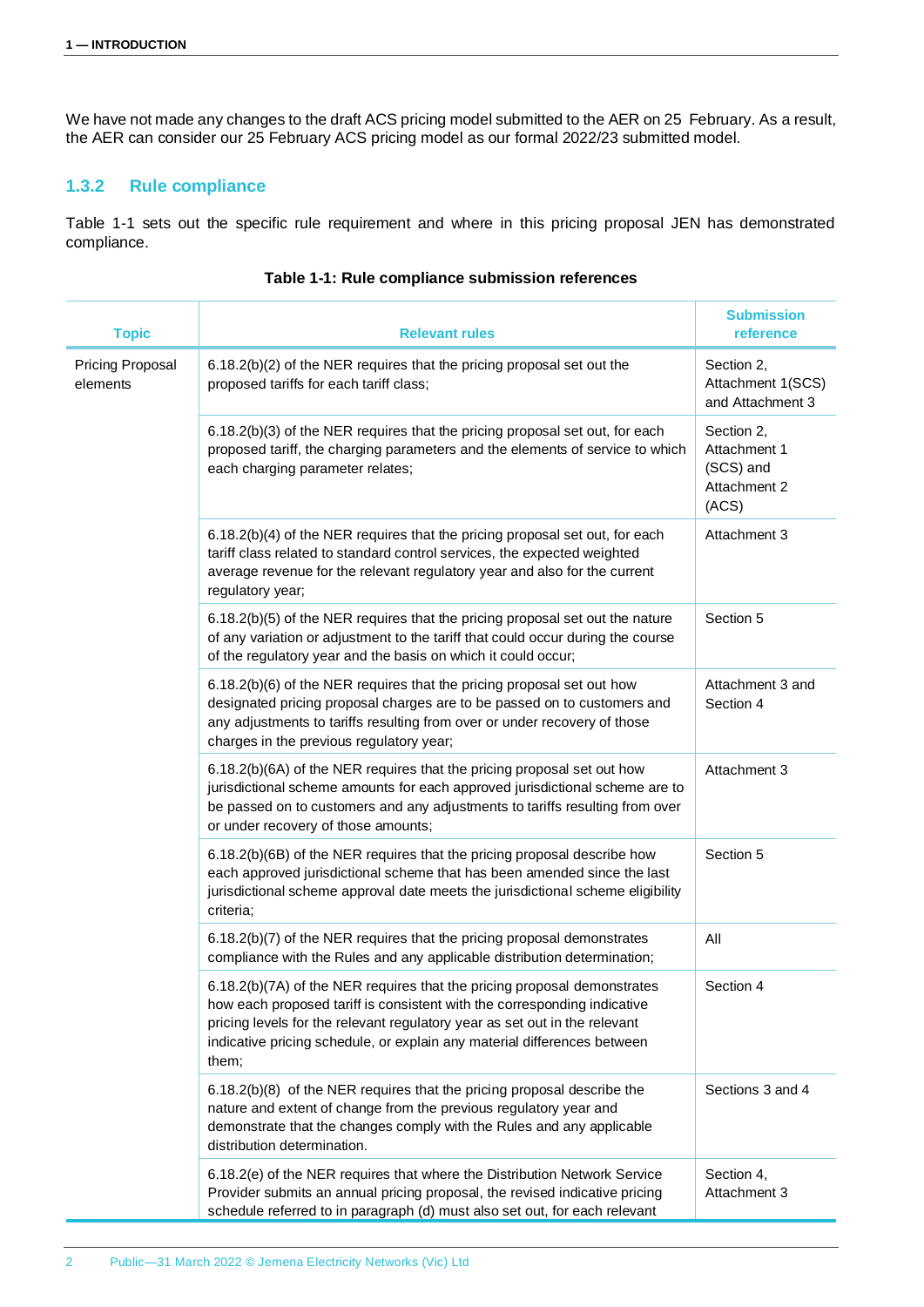| <b>Topic</b>       | <b>Relevant rules</b>                                                                                                                                                                                                                                                                                                                                                                                                                                                                                                                                | <b>Submission</b><br>reference |
|--------------------|------------------------------------------------------------------------------------------------------------------------------------------------------------------------------------------------------------------------------------------------------------------------------------------------------------------------------------------------------------------------------------------------------------------------------------------------------------------------------------------------------------------------------------------------------|--------------------------------|
|                    | tariff under clause 6.18.1C, the indicative price levels for that relevant tariff<br>for each of the remaining regulatory years of the regulatory control period,<br>updated so as to take into account that pricing proposal.                                                                                                                                                                                                                                                                                                                       |                                |
| Pricing principles | 6.18.5(a) of the NER describes the network pricing objective, which is that<br>the tariffs that a Distribution Network Service Provider charges in respect of<br>its provision of direct control services to a retail customer should reflect the<br>Distribution Network Service Provider's efficient costs of providing those<br>services to the retail customer                                                                                                                                                                                   | Section 3                      |
|                    | 6.18.5(e) of the NER describes that the revenue for each tariff class is<br>expected to be recovered should lie on or between:                                                                                                                                                                                                                                                                                                                                                                                                                       | Section 3                      |
|                    | an upper bound representing the stand alone cost of serving the<br>(1)<br>customers who belong to that class; and<br>a lower bound representing the avoidable cost of not serving those<br>(2)                                                                                                                                                                                                                                                                                                                                                       |                                |
|                    | customers.                                                                                                                                                                                                                                                                                                                                                                                                                                                                                                                                           |                                |
|                    | 6.18.5(f) of the NER describes that each tariff must be based on the long run<br>marginal cost of providing the service to which it relates to the retail<br>customers assigned to that tariff with the method of calculating such cost and<br>the manner in which that method is applied to be determined having regard<br>to:                                                                                                                                                                                                                      | Section 3                      |
|                    | (1)<br>the costs and benefits associated with calculating, implementing and<br>applying that method as proposed;                                                                                                                                                                                                                                                                                                                                                                                                                                     |                                |
|                    | (2) the additional costs likely to be associated with meeting demand from<br>retail customers that are assigned to that tariff at times of greatest utilisation<br>of the relevant part of the distribution network; and                                                                                                                                                                                                                                                                                                                             |                                |
|                    | (3) the location of retail customers that are assigned to that tariff and the<br>extent to which costs vary between different locations in the distribution<br>network.                                                                                                                                                                                                                                                                                                                                                                              |                                |
|                    | 6.18.5 (g) of the NER requires the revenue expected to be recovered from<br>each tariff must:<br>(1) reflect the Distribution Network Service Provider's total efficient costs of<br>serving the retail customers that are assigned to that tariff;                                                                                                                                                                                                                                                                                                  | Section 3                      |
|                    | (2) when summed with the revenue expected to be received from all other<br>tariffs, permit the Distribution Network Service Provider to recover the<br>expected revenue for the relevant services in accordance with the applicable<br>distribution determination for the Distribution Network Service Provider and<br>(3) comply with sub-paragraphs (1) and (2) in a way that minimises<br>distortions to the price signals for efficient usage that would result from tariffs<br>that comply with the pricing principle set out in paragraph (f). |                                |
|                    | 6.18.5(h) of the NER requires a Distribution Network Service Provider to<br>consider the impact on retail customers of changes in tariffs from the<br>previous regulatory year and may vary tariffs from those that comply with<br>paragraphs (e) to (g) to the extent the Distribution Network Service Provider<br>considers reasonably necessary having regard to:                                                                                                                                                                                 | Section 3                      |
|                    | (1) the desirability for tariffs to comply with the pricing principles referred to in<br>paragraphs (f) and (g), albeit after a reasonable period of transition (which<br>may extend over more than one regulatory control period);                                                                                                                                                                                                                                                                                                                  |                                |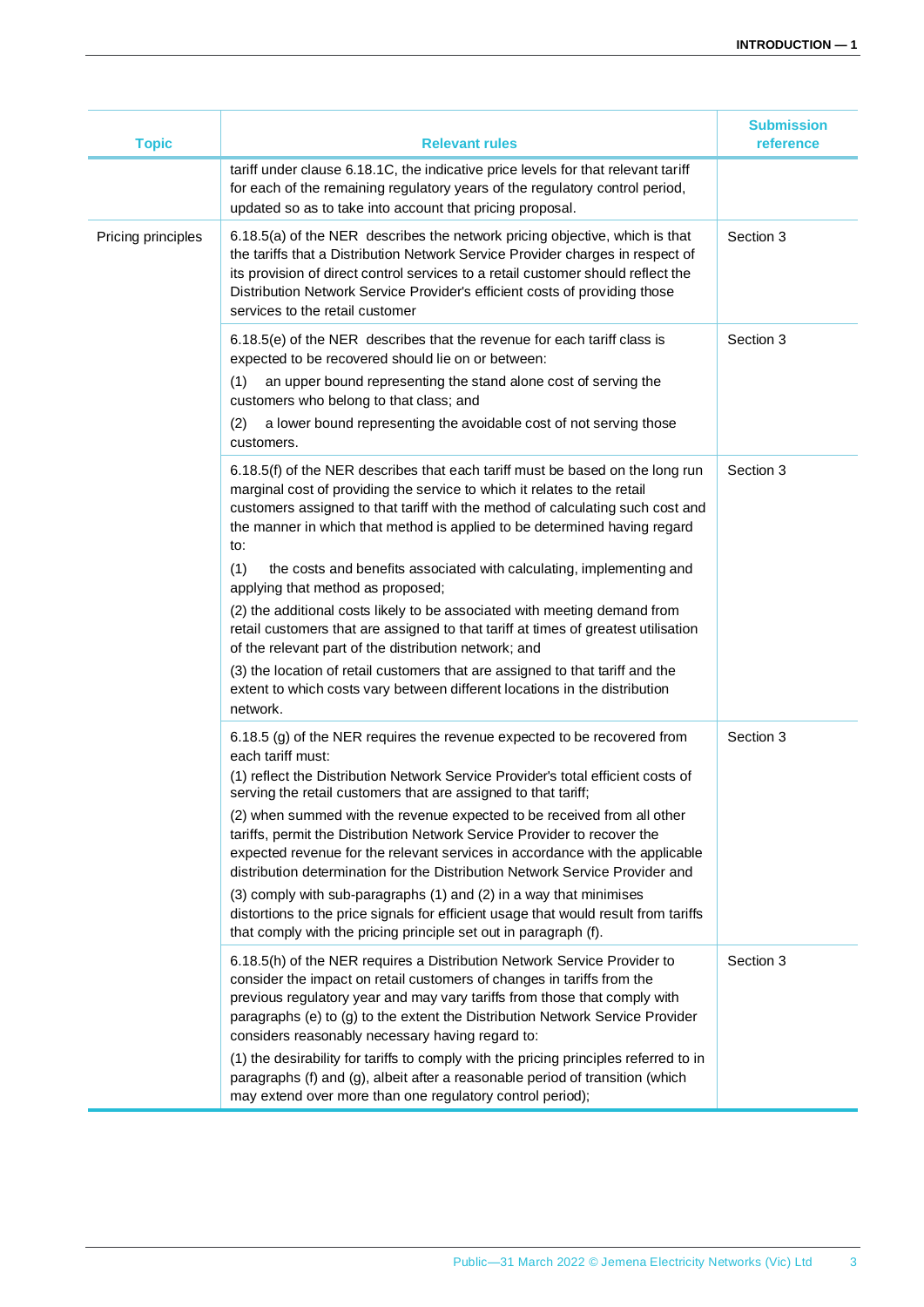| <b>Topic</b>                                                                | <b>Relevant rules</b>                                                                                                                                                                                                                                                                                                                                                                                                                                                                                                                                                                                                                                                                                                                                                                                                                                                                                                                                                          | <b>Submission</b><br>reference |
|-----------------------------------------------------------------------------|--------------------------------------------------------------------------------------------------------------------------------------------------------------------------------------------------------------------------------------------------------------------------------------------------------------------------------------------------------------------------------------------------------------------------------------------------------------------------------------------------------------------------------------------------------------------------------------------------------------------------------------------------------------------------------------------------------------------------------------------------------------------------------------------------------------------------------------------------------------------------------------------------------------------------------------------------------------------------------|--------------------------------|
|                                                                             | (2) the extent to which retail customers can choose the tariff to which they<br>are assigned; and<br>(3) the extent to which retail customers are able to mitigate the impact of<br>changes in tariffs through their usage decisions.                                                                                                                                                                                                                                                                                                                                                                                                                                                                                                                                                                                                                                                                                                                                          |                                |
|                                                                             | 6.18.5(j) of the NER requires tariffs to comply with the Rules and all<br>applicable regulatory instruments.                                                                                                                                                                                                                                                                                                                                                                                                                                                                                                                                                                                                                                                                                                                                                                                                                                                                   | Section 4                      |
| Side constraint                                                             | The final decision price control mechanism requires a side constraint to apply<br>to each tariff class related to the provision of standard control services. <sup>8</sup><br>The expected weighted average revenue to be raised from a tariff class for a<br>regulatory year must not exceed the corresponding expected weighted<br>average revenue for the preceding regulatory year by more than the<br>permissible percentage provided in the following formula<br>$\begin{split} & \langle \sum_{i=1}^r \sum_{j=1}^r p_t^{ij} q_t^{ij} \rangle \\ & \langle \sum_{l}^n \sum_{t=1}^m q_t^{ij} \rangle \\ & \leq (1 + \Delta C P I_t) \times (1 - X_t) \times (1 + 2\%) + I_t' + B_t' + C_t' \end{split}$<br>6.18.6(d) of the NER states that in deciding whether the permissible<br>percentage has been exceeded in a particular regulatory year, the following<br>are to be disregarded:<br>the recovery of revenue to accommodate a variation to the distribution<br>(1) | Attachment 3<br>Attachment 3   |
|                                                                             | determination under rule 6.6 or 6.13;<br>(2)<br>the recovery of revenue to accommodate pass through of designated<br>pricing proposal charges to customers;<br>(3)<br>the recovery of revenue to accommodate pass through of jurisdictional<br>scheme amounts for approved jurisdictional schemes;<br>(4) the recovery of revenue to accommodate any increase in the Distribution<br>Network Service Provider's annual revenue requirement by virtue of an<br>application of a formula referred to in clause 6.5.2(I).                                                                                                                                                                                                                                                                                                                                                                                                                                                         |                                |
| Designated<br><b>Pricing Proposal</b><br>Charges (includes                  | 6.18.7(a) of the NER requires a pricing proposal to provide for tariffs<br>designed to pass on to customers the designated pricing proposal charges to<br>be incurred by the Distribution Network Service Provider.                                                                                                                                                                                                                                                                                                                                                                                                                                                                                                                                                                                                                                                                                                                                                            | Attachments 1 and<br>3         |
| recovery for<br>transmission<br>charges, inter DB<br>charges and<br>avoided | 6.18.7(b) of the NER determines that the amount to be passed on to<br>customers for a particular regulatory year must not exceed the estimated<br>amount of the designated pricing proposal charges adjusted for over or under<br>recovery in accordance with paragraph (c)                                                                                                                                                                                                                                                                                                                                                                                                                                                                                                                                                                                                                                                                                                    | Attachment 3                   |
| transmission<br>payments)                                                   | 6.18.7(c) of the NER requires the over and under recovery amount to be<br>calculated in a way that:<br>subject to subparagraphs (2) and (3) below, is consistent with the<br>(1)<br>method determined by the AER in the relevant distribution determination for<br>the Distribution Network Service Provider;<br>(2)<br>ensures a Distribution Network Service Provider is able to recover from<br>customers no more and no less than the designated pricing proposal charges<br>it incurs; and.<br>(3)<br>adjusts for an appropriate cost of capital that is consistent with the rate                                                                                                                                                                                                                                                                                                                                                                                         | Attachment 3                   |
|                                                                             | of return used in the relevant distribution determination for the relevant<br>regulatory year                                                                                                                                                                                                                                                                                                                                                                                                                                                                                                                                                                                                                                                                                                                                                                                                                                                                                  |                                |

<sup>8</sup> AER, *Final Decision, Jemena distribution determination 2021 to 2026*, *Attachment 14, Control mechanisms,* Figure 14, April 2021.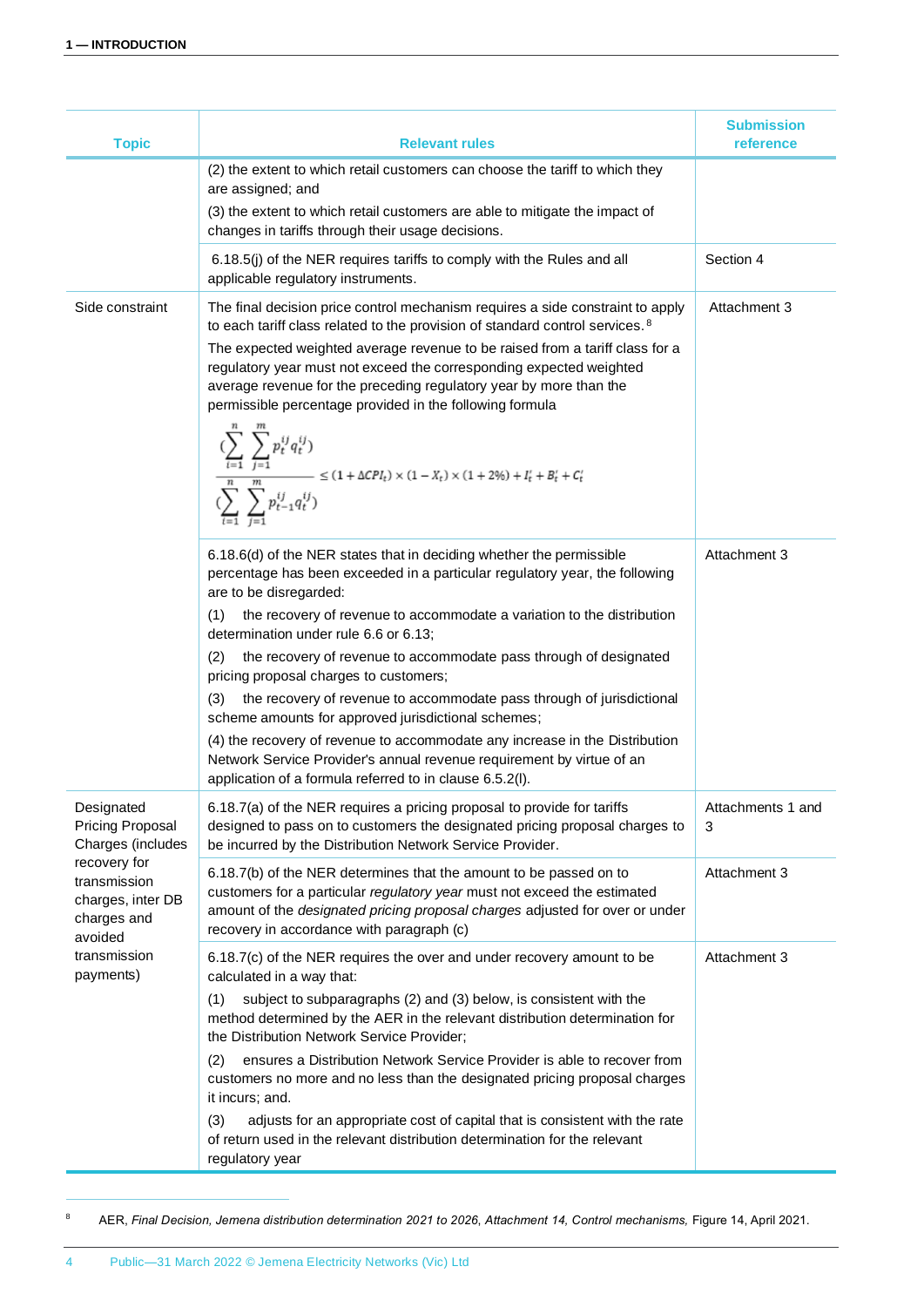| <b>Topic</b>             | <b>Relevant rules</b>                                                                                                                                                                                                                                                                                                                                                   | <b>Submission</b><br>reference |
|--------------------------|-------------------------------------------------------------------------------------------------------------------------------------------------------------------------------------------------------------------------------------------------------------------------------------------------------------------------------------------------------------------------|--------------------------------|
| Jurisdictional<br>scheme | 6.18.7A(a) of the NER requires a pricing proposal to provide for tariffs<br>designed to pass on to customers a Distribution Network Service Provider's<br>jurisdictional scheme amounts for approved jurisdictional schemes.                                                                                                                                            | Attachments 1 and<br>3         |
|                          | 6.18.7A(b) of the NER requires the amount to be passed on to customers for<br>a particular regulatory year (year t) must not exceed the estimated amount of<br>jurisdictional scheme amounts for a Distribution Network Service Provider's<br>approved jurisdictional schemes for year t adjusted for over or under<br>recovery in accordance with paragraph 6.18.7(c). | Attachment 3                   |

# **1.3.3 Submission values and terminology**

This submission employs the following standards:

- All cost estimates and revenues are expressed in \$2022-23 unless otherwise stated.
- All prices are expressed in \$2022-23.
- The term 'customer' should be interpreted as an end user of electricity rather than an electricity retailer.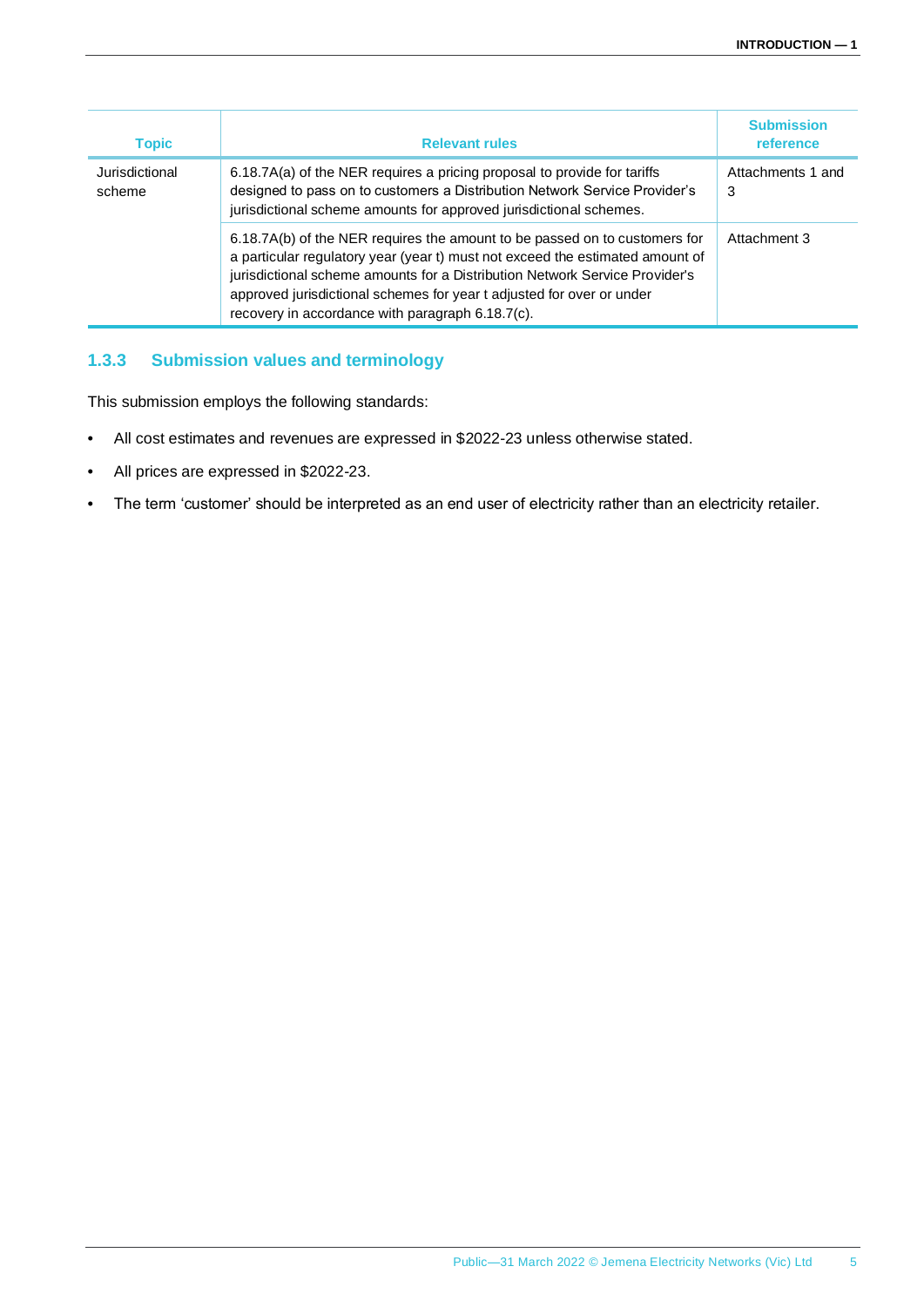# <span id="page-9-0"></span>**2. Tariff classes and tariffs**

In this section JEN sets out its tariff classes and tariffs for 2022-23, which are those outlined in our TSS.

## <span id="page-9-1"></span>**2.1 Distribution use of system services**

The tariff classes for distribution uses of system (**DUOS**) standard control services are as set out in our TSS. [Table 2-1](#page-9-2) sets out JEN's 2022-23 DUOS tariff classes and the tariffs that are categorised within each of these.

<span id="page-9-2"></span>

| <b>Tariff class</b>             | Relevant tariffs <sup>9</sup>                                                                                                                                                                                                                                                                                                                                                                                                                                                                                       | <b>Class definition</b>                                                                                                                                                                                                                                                                                                                      |
|---------------------------------|---------------------------------------------------------------------------------------------------------------------------------------------------------------------------------------------------------------------------------------------------------------------------------------------------------------------------------------------------------------------------------------------------------------------------------------------------------------------------------------------------------------------|----------------------------------------------------------------------------------------------------------------------------------------------------------------------------------------------------------------------------------------------------------------------------------------------------------------------------------------------|
| Residential                     | A100 / F100 <sup>10</sup> single rate<br>A120 / F120 time of use<br>A10D / F10D single rate - demand<br>A180 off peak heating only (dedicated circuit)                                                                                                                                                                                                                                                                                                                                                              | Only available to residential customers.                                                                                                                                                                                                                                                                                                     |
| Small business <sup>11</sup>    | A200 / F200 single rate<br>A210 / F210 time of use weekdays<br>A20D / F20D single rate - demand<br>A230 / F230 time of use weekdays - demand<br>A23N / F23N time of use (demand opt out)<br>A270 / F270 time of use extended - Demand<br>A290 unmetered supply                                                                                                                                                                                                                                                      | Available to network customers<br>(embedded or non-embedded) with<br>annual consumption < 0.4 GWh AND<br>maximum demand < 120 kVA.<br>Customers with maximum demand<br>greater than 120 kVA but consuming<br>< 160 MWh pa are eligible for the<br>demand 'opt out' A23N tariff. This may<br>trigger a capital contribution<br>recalculation. |
| Large business<br>- low voltage | A300 / F300 LV <= 0.8 GWh<br>A30E LV <sub>EN</sub> annual consumption <= 0.8 GWh<br>A30C / F30C LV <= 0.8 GWh cost reflective<br>A320 LV 0.8+ - 2.2 GWh<br>A32E LVEN 0.8+ - 2.2 GWh<br>A32C LV 0.8+ - 2.2 GWh cost reflective<br>A340 LV 2.2+ - 6.0 GWh<br>A34E LVEN 2.2+ GWh<br>A34C LV 2.2+ - 6.0 GWh cost reflective<br>A34M LVMS 2.2+ - 6.0 GWh<br>A34T LVMS 2.2+ - 6.0 GWh cost reflective<br>A370 LV 6.0+ GWh<br>A37C LV 6.0+ GWh cost reflective<br>A37M LVMS 6.0+ GWh<br>A37T LVMS 6.0+ GWh cost reflective | Only available to embedded network<br>customers OR non-embedded network<br>customers:<br>with annual consumption >= 0.4 GWh<br>or maximum demand >= 120 kVA.                                                                                                                                                                                 |

#### **Table 2-1: Tariff classes for standard control DUOS services**

<sup>9</sup> Some of these tariffs are closed to new entrants as shown in Attachment 1.

<sup>&</sup>lt;sup>10</sup> A tariff code starting with the letter "F" indicates that the tariff attracts the premium feed-in tariff rebate but are otherwise the same as the equivalent "A" tariff. These are closed to new entrants.

<sup>11</sup> Small business includes medium business.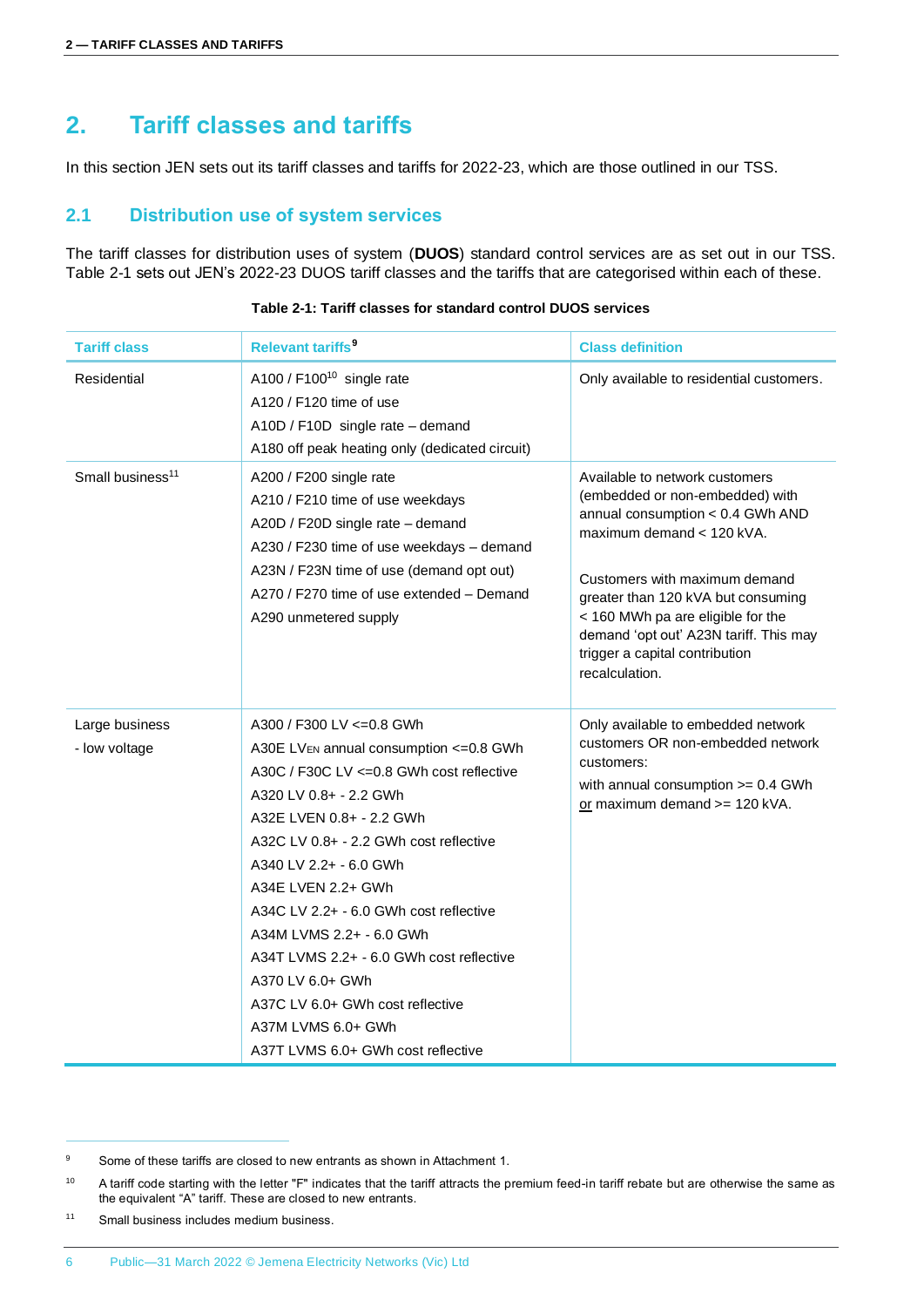| <b>Tariff class</b>                  | Relevant tariffs <sup>9</sup>                                                                                                                                                                                                                                 | <b>Class definition</b>                                                                                             |
|--------------------------------------|---------------------------------------------------------------------------------------------------------------------------------------------------------------------------------------------------------------------------------------------------------------|---------------------------------------------------------------------------------------------------------------------|
| Large business<br>- high voltage     | A400 HV<br>A40E HV <sub>EN</sub><br>A40C HV cost reflective<br>A40R HVRF<br>A40T HVRF cost reflective<br>A480 HV - annual consumption $>=$ 55 GWh<br>A48C HV - annual consumption $>=$ 55 GWh cost<br>reflective                                              | Only available to customers taking High<br>Voltage supply (nominal voltage >=<br>1000 volts $AND \le 22,000$ volts) |
| Large business<br>- sub-transmission | A500 sub-transmission<br>A50C sub-transmission cost reflective<br>A50A sub-transmission MA<br>A50T sub-transmission MA cost reflective<br>A50E sub-transmission EG<br>A50X sub-transmission EG cost reflective<br>A50M sub-transmission – multiple connection | Only available to customers taking<br>supply form a nominal voltage $> 22,000$<br>volts                             |

# **2.1.1 Setting efficient tariff classes**

JEN's TSS and TSS explanatory document<sup>12</sup> sets out how we established the above tariff classes and demonstrated these were efficient. Our 2022-23 prices apply to the tariff structures and tariff classes shown in Table 2-1.

# <span id="page-10-0"></span>**2.2 Alternative control services (ACS)**

JEN has a single alternative control services tariff class as set out in our TSS. Within this tariff class, there are multiple user-requested services, each with their own associated price or unit rates that are proposed by us, but approved by the AER. The method for determining prices for these services takes two different forms as described in [Table 2-2.](#page-10-1)

<span id="page-10-1"></span>

| <b>Service</b>        | <b>Relevant services</b>                                                                                                                                                                                                                                                                                                                                                                                        | <b>Definition</b>                                                            |
|-----------------------|-----------------------------------------------------------------------------------------------------------------------------------------------------------------------------------------------------------------------------------------------------------------------------------------------------------------------------------------------------------------------------------------------------------------|------------------------------------------------------------------------------|
| Fee based<br>services | Includes:<br>Ancillary Network Services for which the AER has applied a cap<br>on prices, for example, services such as basic connections, de-<br>energisations, re-energisations<br>Metering services for 'small customers' (Type 5, 6 and AMI)<br>meters), Type 7 metering and other auxiliary metering services<br>provided on a customer-requested basis                                                    | Services for which the AER<br>has applied a cap on the<br>price per service. |
|                       | The operation, maintenance and replacement (OM&R) services<br>for public lighting, which the AER has applied a cap on the price<br>per lighting type. This also includes pricing for the written down<br>value (WDV) and avoided cost for use when public lighting<br>customers seek to change their old lighting stock to more efficient<br>light types before the end of their economic life (section 3.3.3). |                                                                              |

#### **Table 2-2: Alternative control services tariff classes**

<sup>12</sup> Jemena, *Revised Regulatory Proposal – 2021-26 – Att 12-02 Tariff Structure Statement Explanatory document*, December 2020.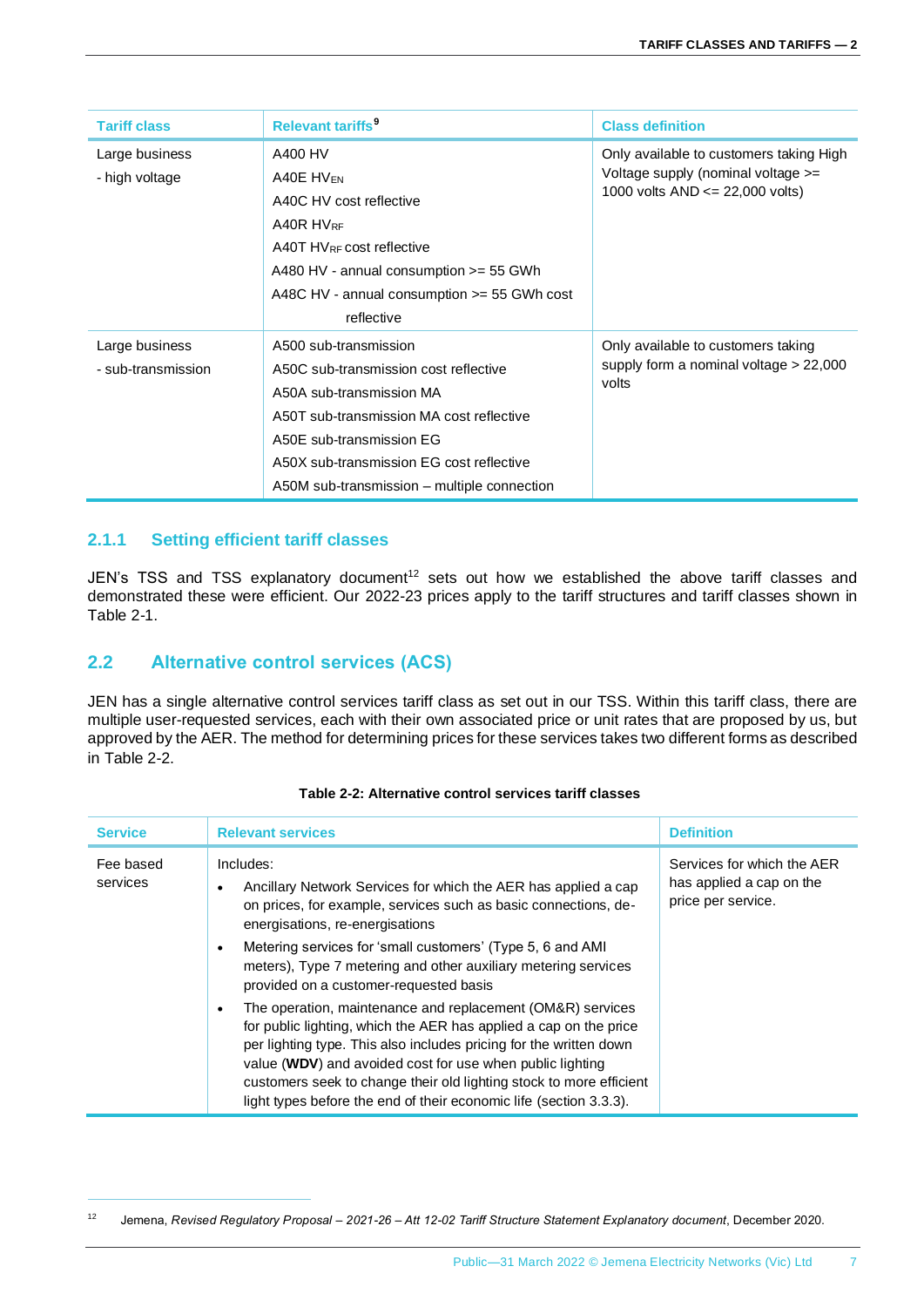| <b>Service</b>  | <b>Relevant services</b>                                                                                                                                                                                                               | <b>Definition</b>                                                                               |
|-----------------|----------------------------------------------------------------------------------------------------------------------------------------------------------------------------------------------------------------------------------------|-------------------------------------------------------------------------------------------------|
| Quoted services | Services for which the AER has placed a cap on the applicable labour<br>rates (inclusive of labour on-costs and overheads). Prices for quoted<br>services are based on quantities of labour plus materials and<br>contractor services. | Services for which the AER<br>has placed a cap on the<br>applicable labour rates. <sup>13</sup> |

<sup>13</sup> Cap does not apply to materials and contracts.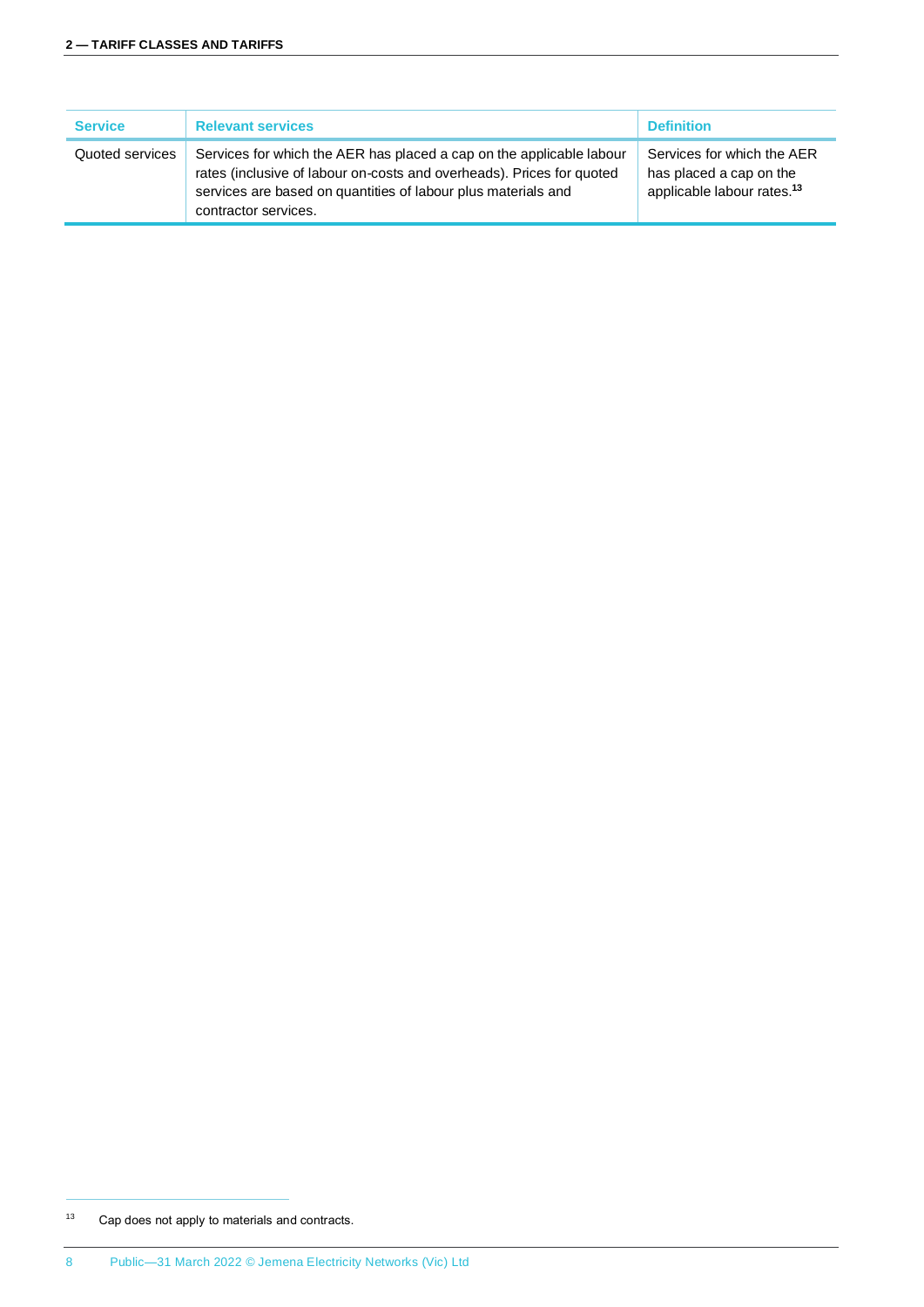# <span id="page-12-0"></span>**3. Approach to setting tariffs**

# <span id="page-12-1"></span>**3.1 Stand alone and avoidable cost for each tariff class**

Rule 6.18.5(e) requires that revenues from each tariff class for direct control distribution services must lie between the economically efficient bounds of stand alone and avoidable costs. The purpose of applying stand alone and avoidable cost bounds on expected tariff class revenues is to ensure that, for each tariff class, the Distribution Network Service Provider (**DNSP**) is not pricing outside the bounds defined by economic efficiency. These stand alone and avoidable cost bounds are the highest and lowest theoretical prices that a distributor could charge a customer class without imposing costs on other classes. That is, pricing outside these efficient bounds implies cross subsidisation between customer classes if the business is recovering its costs.

The avoidable cost of serving a group of customers is the reduction in cost that could be achieved if those customers were no longer served, i.e. the reduction in cost associated with a decrease in output that was previously provided to that class of customer. The stand alone cost of serving a group of customers is the total cost required to serve those customers alone, i.e. if JEN were to build the network anew, removing all other customers from the network

Our TSS outlines JEN's approach to estimating stand alone and avoidable costs for standard control services (**SCS**).

Table 3-1 presents the standalone & avoidable estimates and the 2022-23 expected revenue results for each tariff class. It demonstrates that the expected revenue falls between avoidable and standalone costs for each tariff class.

| <b>Tariff class</b>                   | <b>Avoidable cost</b> | <b>Expected revenue</b> | <b>Stand alone cost estimate</b> |
|---------------------------------------|-----------------------|-------------------------|----------------------------------|
| Residential                           | \$14.86               | \$129.39                | \$1,133.73                       |
| Small business                        | \$5.28                | \$51.95                 | \$1,283.99                       |
| Large business - low<br>voltage       | \$9.12                | \$64.66                 | \$1,447.67                       |
| Large business - high<br>voltage      | \$2.79                | \$21.79                 | \$482.58                         |
| Large business - sub-<br>transmission | \$0.64                | \$2.68                  | \$160.48                         |

#### **Table 3–1: Stand alone & avoidable cost estimates compared to expected revenues (\$M, 2022-23)**

Our ACS are priced at cost as these services are incremental to the distribution business. The initial costing was reviewed and approved by the AER as part of the 2021-26 Electricity Distribution Price Review<sup>14</sup> with annual updates to occur in accordance with the price control mechanism.<sup>15</sup>.

<sup>14</sup> AER, Final Decision, Jemena distribution determination 2021 to 2026, Attachment 16, Alternative Control Services, April 2021.

<sup>15</sup> AER, Final Decision, Jemena distribution determination 2021 to 2026, Attachment 14, Control Mechanisms, April 2021.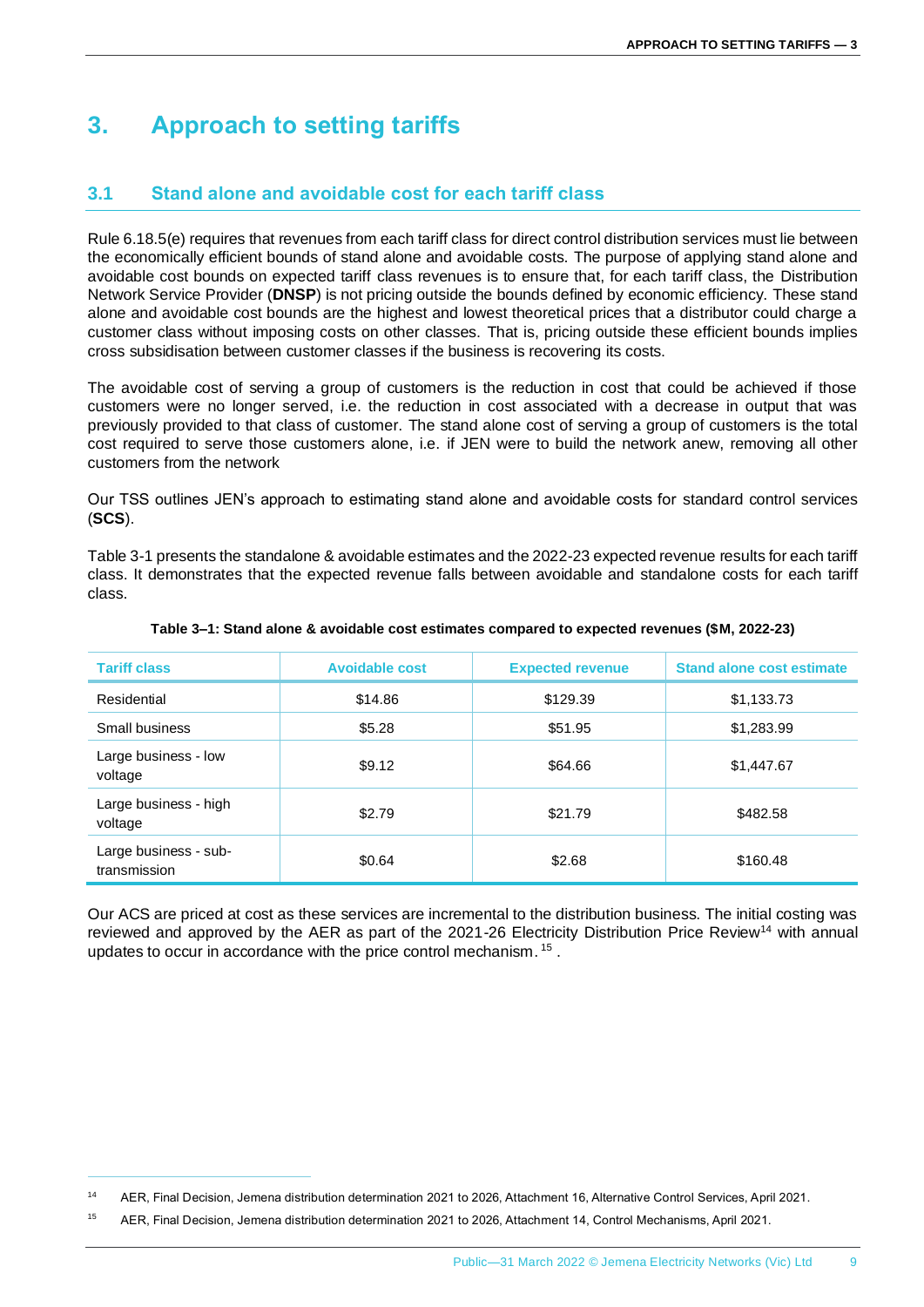# <span id="page-13-0"></span>**3.2 Long run marginal cost**

Rule 6.18.5(f) requires that each tariff be based on the long run marginal cost (**LRMC**) of providing the service to which it relates to the retail customers assigned to that tariff.

Table 3-2 sets out the LRMC estimates JEN has developed, using the methodology described in our TSS and updated for CPI.

| <b>Tariff class</b>               | <b>Unit</b> | <b>LRMC</b> |
|-----------------------------------|-------------|-------------|
| Residential                       | \$/kW       | 53.41       |
| Small business                    | \$/kW       | 37.10       |
| Large business - low voltage      | \$/kVA      | 32.06       |
| Large business - high voltage     | \$/kVA      | 20.10       |
| Large business - sub-transmission | \$/kVA      | 0.21        |

#### **Table 3–2: JEN LRMC estimates**

#### **3.2.1 Application of LRMC**

Rule 6.18.5(f) requires our tariffs be based on LRMC. Our LRMC has been calculated based on our cost driver, which is capacity (kW or kVA). All tariff classes have at least one tariff with a demand tariff component. This includes an opt-in tariff with a demand tariff component for small customers.

The demand tariff component is based on the LRMC levels. As our LRMC levels are relatively low compare to historical levels we have to collect a higher proportion of residual revenue in a way that minimises price distortions. <sup>16</sup> This might normally lead to collecting the full residual revenue from fixed charges. However, consistent with our TSS, we recognise the disproportionate impact increasing fixed charges has on smaller customers and continue our balanced approach to increase fixed charges by \$6 above the average price change. As this approach does not recover all the necessary residual revenue, we will continue to recover some of this from the demand and usage charge components.

Additionally, we have set the prices of our residential time of use tariff so that a typical customer's network bill is the same whether on the demand tariff or time of use tariff. As set out in our TSS, we have set both of these at approximately a 2% discount to the single rate tariff (see Table 3-3). The time of use tariff will still, therefore, be set to best reflect the LRMC values and revenue we would obtain had a demand charge applied. This provides a link between the LRMC levels and our tariff levels (or prices) for our other residential tariffs.

| <b>Tariff</b><br><b>Code</b> | <b>Tariff Name</b>      | Peak (kWh) | Off Peak (kWh) | <b>Demand (kW)</b> | <b>DUOS bill</b><br>$($ \$) | % Discount<br>to A100 |
|------------------------------|-------------------------|------------|----------------|--------------------|-----------------------------|-----------------------|
| A100                         | Residential single rate | 4,265      |                |                    | \$384                       |                       |
| A120                         | Residential time of use | 1.749      | 2,516          |                    | \$375                       | 2.5%                  |
| A <sub>10</sub> D            | Residential demand      | 4,265      |                | 3                  | \$375                       |                       |

#### **Table 3–3: Discount applied to cost reflective residential tariffs**

Similarly, our business customer demand tariff components include some residual revenue recovery to ensure we minimise year-on-year price (or period on period) volatility driven by updated LRMC calculations. More information on how we set prices can be found in our TSS.

 $16$  Rule 6.18.5(g)(3).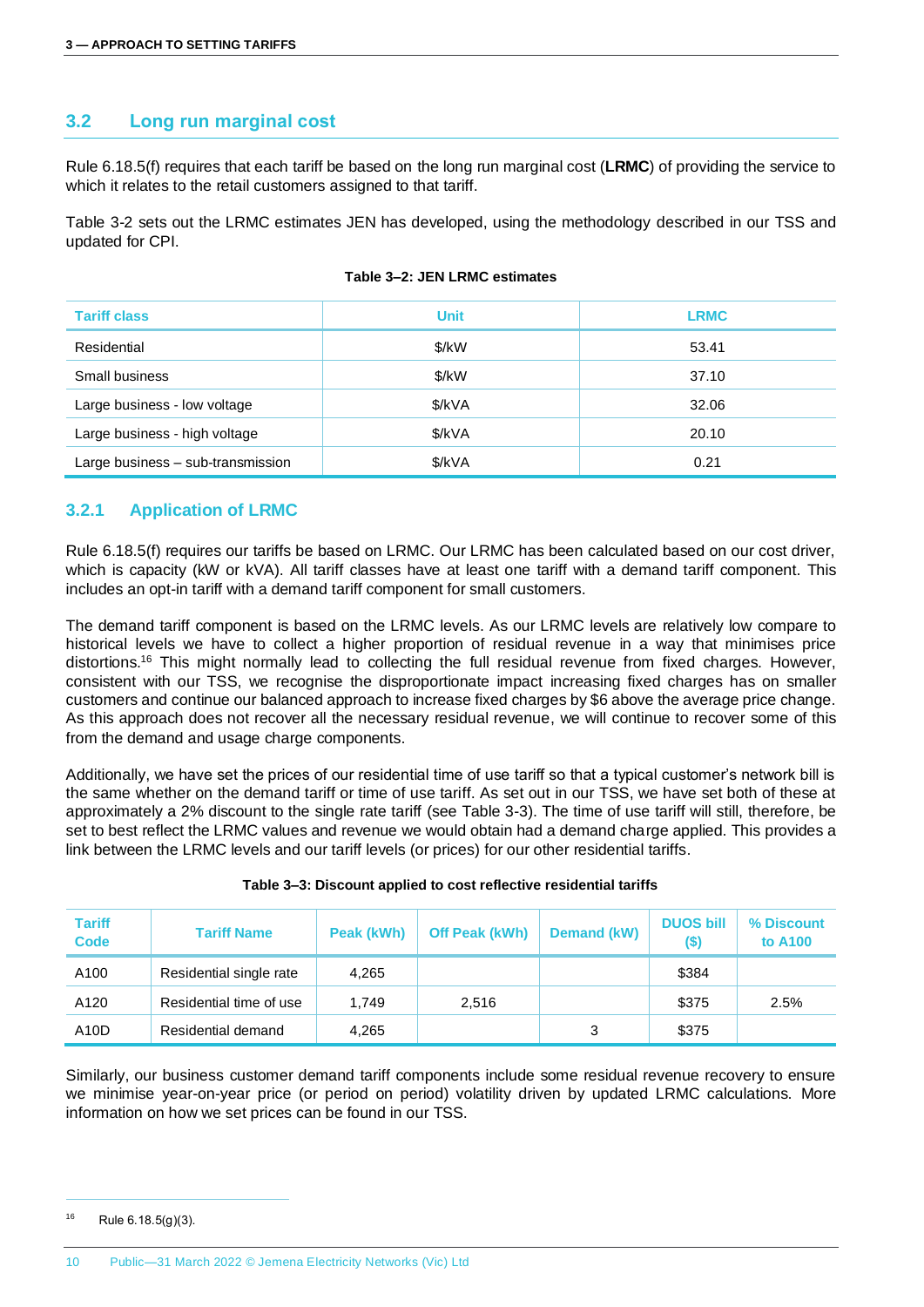# <span id="page-14-0"></span>**3.3 Remaining pricing principles in the Rules**

As required by the Rules, JEN has had regard to a number of other relevant pricing principles when determining our 2022-23 tariff levels.

## **3.3.1 Recovering efficient costs**

Rule 6.18.5(g) requires that we only recover our efficient costs and that tariffs reflect the total efficient costs of serving retail customers assigned to each tariff. It also requires that allowed revenue is recovered in a way that seeks to minimise distortions to efficient price signals.

Attachment 3 demonstrates that our expected revenue falls within our allowance (total allowed revenue or TAR). Section 3.2.1 details our approach to recovering residual revenue to minimise price distortions.

Calculating our expected revenue requires we forecast customer numbers, consumption and demand for:

- 1 July 2021 to 30 June 2022 (t-1) this forecast impacts the unders and overs account via the t-1 under or over recovery.
- 2022-23 this forecast impacts the expected 2022-23 revenue, and therefore, 2022-23 price levels.

Our 2022-23 demand forecasting methodology combines:

- Projections based on weather normalised historical data.
- Customer number and consumption growth rates established as part of our 2021-26 regulatory proposal. 17
- Adjustments based on up-do date large business customer connection information and to reflect pandemic recovery.

We detail this approach further for each of customer numbers, our volume forecast and demand forecasts below.

#### 3.3.1.1 Customer number forecast

Our approach for the customer numbers forecast is to:

- Extract the most recent customer numbers that are assigned to each of Jemena Network's tariffs from the SAP billing system.
- Update our customer numbers forecast for year t-1 (1 July 21 to 30 Jun 22) by replacing the first six months of forecast with actuals. These also reflect the new tariff structures as at 1 July 2021 and observed opt-in/opt-out movements.
- Project forward customer numbers for year t by applying the forecasted customer number growth rates provided by ACIL Allen for our 2021-26 regulatory proposal (see table 3-4) to the t-1 estimates.
- Adjust our residential tariff segment based on known movements to cost-reflective tariffs (to the A120 from the A100) that occurred in t-1. We have also forecast additional movement in FY23 expected to occur from the increased discount.
- Adjust our high voltage large business tariff segment based on our expected new connections.<sup>18</sup> Customer numbers adjusted to reflect the actual dates we expect them to connect and the number of full year equivalent customers added.

<sup>17</sup> Forecast growth rates provided by ACIL Allen. These have an assumed impact of solar penetration built into them.

<sup>&</sup>lt;sup>18</sup> These additional new sites are also taken into consideration when forecasting energy consumption and demand via the approach to forecast consumption per demand and multiply these by the forecast customer numbers on each tariff.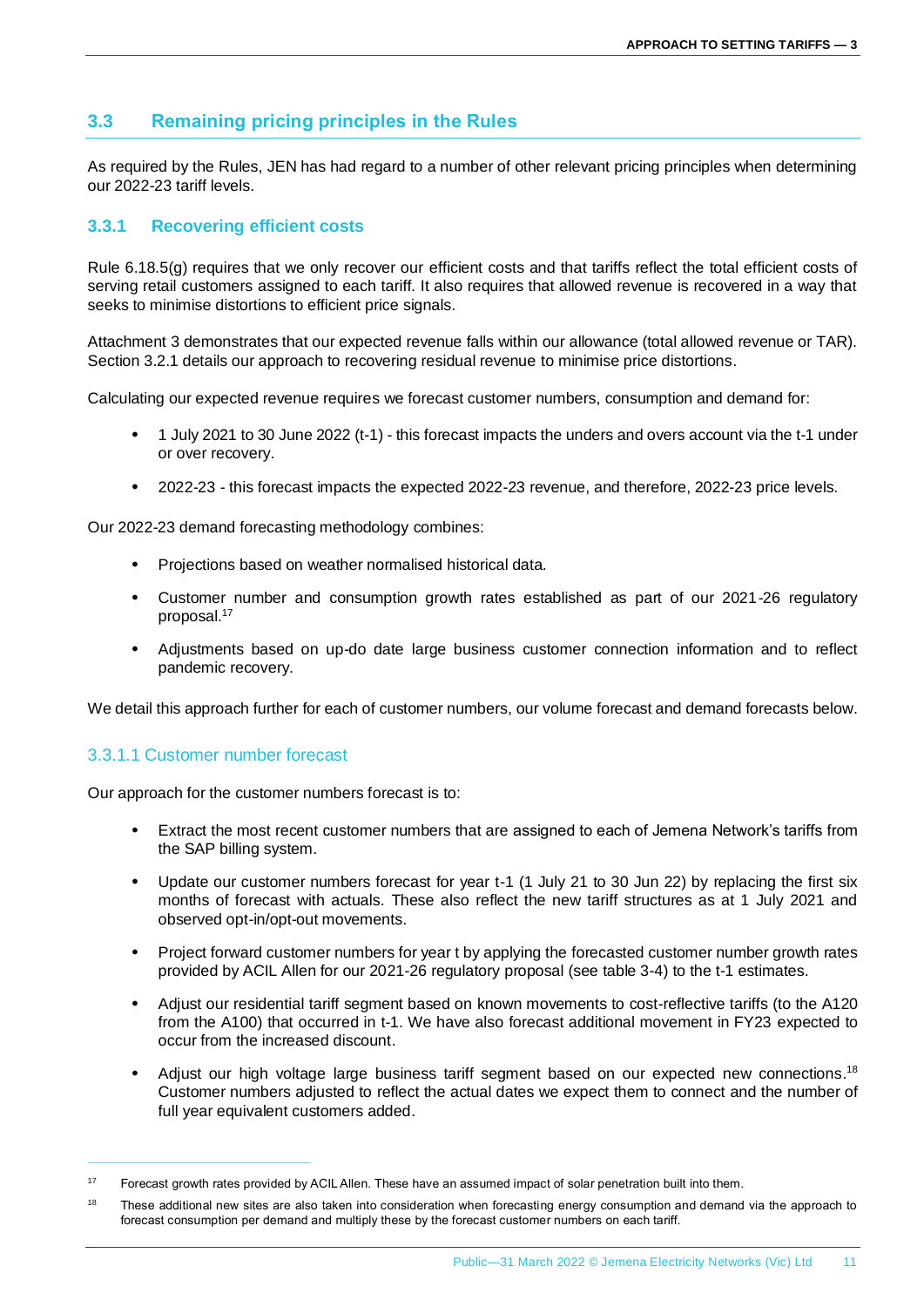#### 3.3.1.2 Volume forecast

Our approach for the volume (consumption) forecast differs slightly depending on the tariff we are forecasting. For tariffs with large number of customers we use a consumption per customer approach. For tariffs with smaller customer numbers, it is more appropriate to consider those customers individually.

Our approach is to:

- Estimate t-1 consumption:
	- Extract the last 5 years of actual consumption by tariff component for each tariff class from the SAP billing system<sup>19</sup>.
	- Weather normalise this historical data by applying a methodology that considers movements of heating degree days and cooling degree days from historical averages.
	- Make adjustments to historical data to align with new tariff structures as at 1 July 2021.
	- Using the first six months of actuals and a forecast of the last six months of forecast consumption. The last 6 months' forecast consumption is calculated using the 5 year averages of actual weather normalised consumption.
- Forecast consumption for each tariff component for year t:
	- For residential and small business customers: apply adjusted growth rates provided by ACIL Allen for our 2021-26 regulatory proposal (see table 3-4) to the t-1 consumption (or consumption per customer) estimates.
	- These growth rates are adjusted to consider an up-to-date view of the pandemic impact/recovery.
	- For our large business tariff customers, obtain consumption per kVA for year t-1 and multiply this by forecasted customer number in year t.

#### 3.3.1.3 Demand (capacity) forecast

Our approach for the demand forecast is to:

- Estimate t-1 demand:
	- Extract most recent actual capacity (demand measured in kW or kVA as appropriate for the tariff) that are assigned to each of our tariffs from the SAP billing system (tariff component capacity divided by tariff customer numbers).
	- Make adjustments to historical data to align with new tariff structures as at 1 July 2021.
	- Update t-1 demand per customer by using the first six months of actual capacity per customer and multiplying it by the updated t-1 customer number estimate.
- Forecast demand for each tariff component for year t:
	- Multiply the updated t-1 tariff component capacity per customer by the year t customer numbers forecast calculated above.
	- We made adjustments to the demand of our HV tariffs to take into account the different timing that those customers are assumed to connect to the network.

 $19$  For consumption per customer we divide consumption by tariff customer numbers.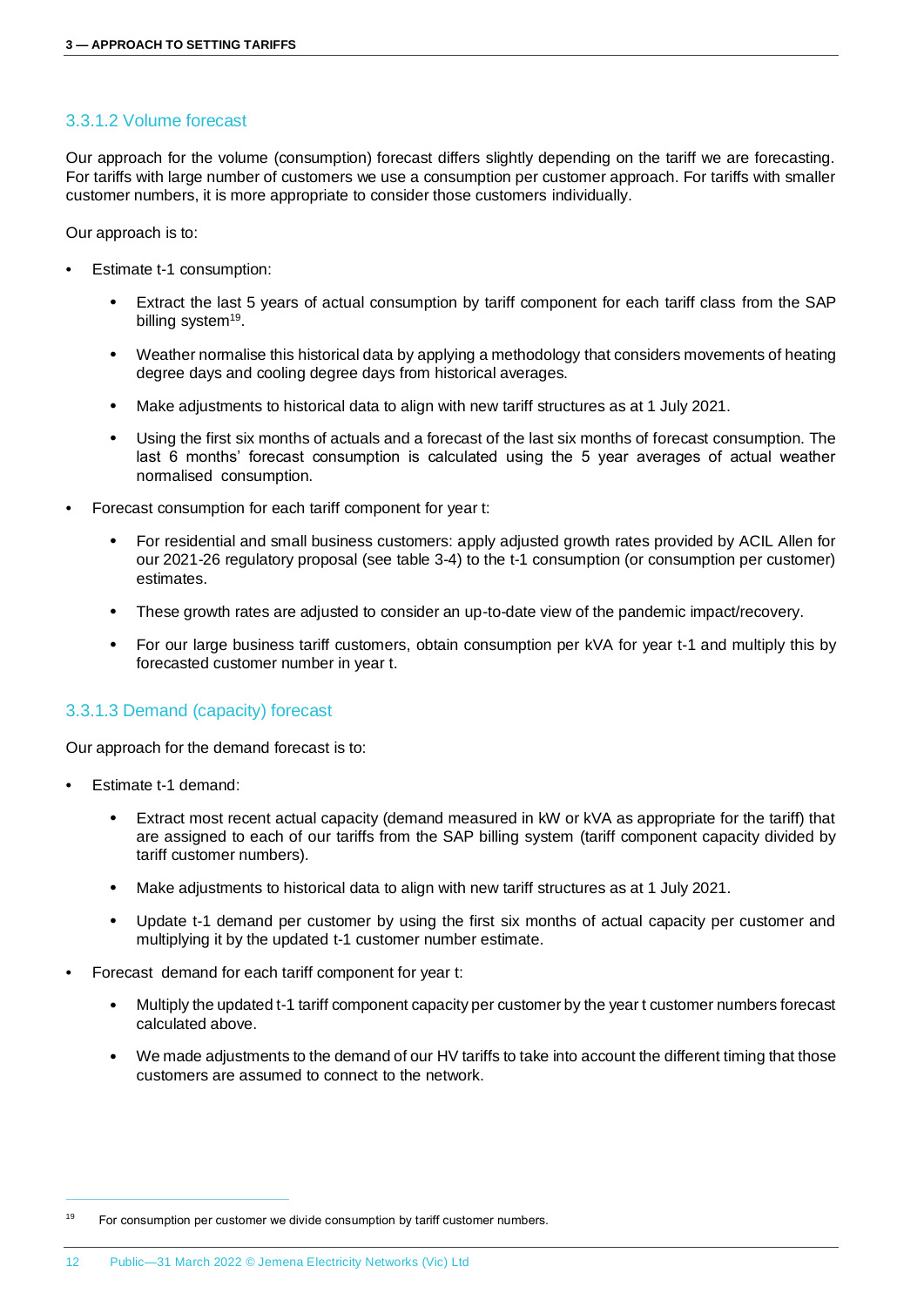| <b>Customer Segment</b>                         | <b>Customer Number</b> | <b>Consumption</b> |
|-------------------------------------------------|------------------------|--------------------|
| Residential                                     | 1.5%                   | 0.9%               |
| <b>Small Business</b>                           | 0.8%                   | 0.4%               |
| Large Business - LV                             | 1.4%                   | 0.5%               |
| Large Business - HV                             | 6.6%                   | 10%                |
| Large Business - Sub-transmission <sup>20</sup> | 0%                     | 0.9%               |

#### **3.3.2 Impact on customers**

JEN has considered the impact on retail customers (Rule 6.18.5(h)) of changes in tariffs between 2021-22 and 2023-24.

We observed potential bill volatility arises primarily arises from a number of elements overlayed upon the x-factor and CPI impacts of the revenue cap:

- A \$14.7M s-factor entitlement (made up of banking last year's (2021-22) \$4.8M s-factor and the \$9.8M incentive payment for  $2022-23^{21}$ ) putting upward pressure on  $2022-23$  prices
- A forecast -\$2.2M s-factor incentive payment for 2023-24 putting downward pressure on 2023-24 prices.
- Significant new large business connections in 2023 and 2024 that impact future demand forecasts and put downward pressure on 2023-24 prices.

The net impact of these movements would be a \$8 increase in residential customers network bills in 2022-23 followed by a \$16 decrease in 2023-24 (see Figure 3-1).

We have also considered retail outcomes for customers, noting that the ESC is engaging on an increase to the Victorian Default Offer from 1 July 2022, which would increase a typical residential customer's bill by \$19 or \$73 for a small business. This was driven by recent wholesale market price increases.

<sup>&</sup>lt;sup>20</sup> We have varied from the Acil Allen growth rate for sub-transmission to reflect specific customer circumstances during the pandemic.

<sup>&</sup>lt;sup>21</sup> Note we incorrectly reported this as \$9,948,193 in our banking proposal. We consider the correct figure is \$9,819,406 (\$2022-23)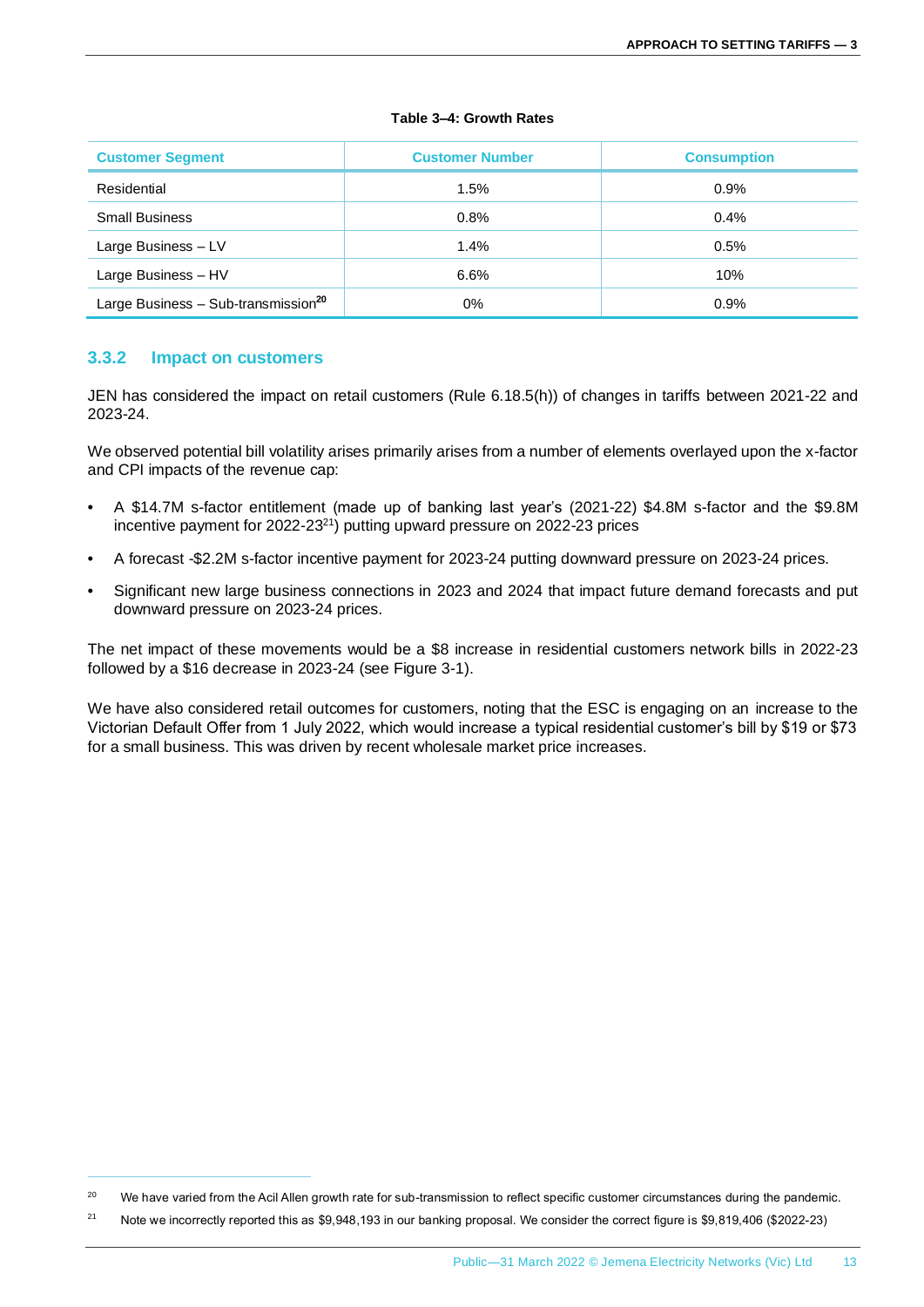#### 3.3.2.1 Banking S-factor

Given the network bill volatility, we have proposed to bank Jemena's 2022-23 s-factor entitlement, which delays the recovery of \$9.8M from 2022-23 to 2023-24)<sup>22</sup>. For residential customers, banking S-factor smooths bills across 2021-22 to 2023-24 as seen in Figure 3-1.





## 3.3.2.1 Pass through amounts

JEN has also considered the impact on different market segments of how we recover our pass through amounts (jurisdictional and transmission use of system (**TUOS**) charges), which we began adjusting in 2020 tariffs. We consider that we can continue to improve how these pass throughs are allocated to the different market segments to mitigate the volatility associated with these costs. We discuss this further in section 5.2.2

In addition we note that the final customer bill impacts are subject to the actions undertaken by the retailers. For example, retailers may or may not choose to pass through network price changes in full.

#### 3.3.2.2 Typical customer bill impacts

Table 3-5 shows the proposed typical customer Network Use of System (**NUOS**) and AMI bill impacts for each market segment from 2021-22 to 2022-23*.* Business has greater 2022-23 decreases driven by the TUOS reductions.

 $22$  This is based on the assumption that the AER has approved Jemena's s-factor banking – Jemena email to the AER, 16 March 2022.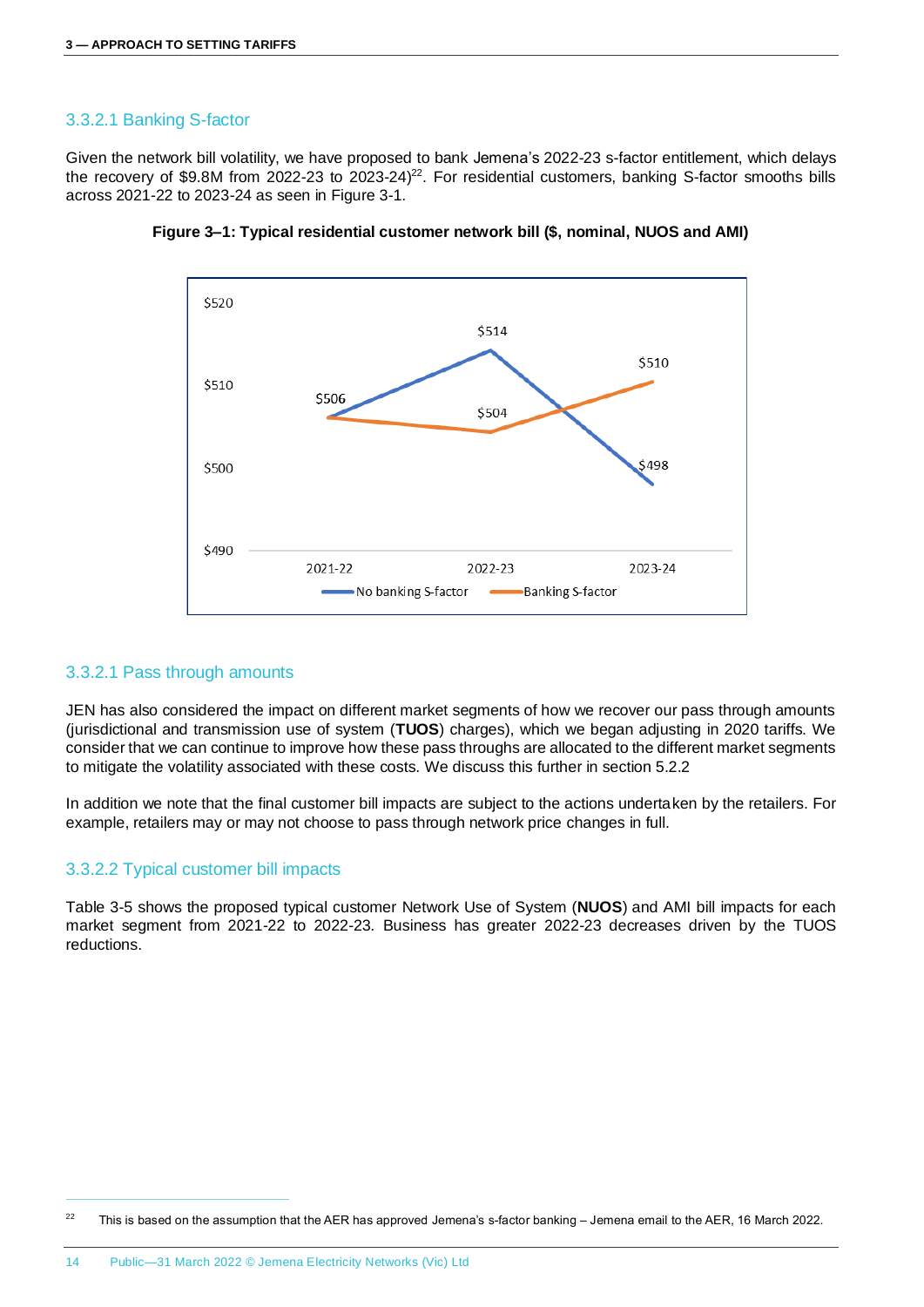| <b>Market Segment</b>           | <b>Bill for</b><br>2021-22 | <b>Bill for</b><br>2022-23 | <b>Bill change from</b><br>2021-22 to 2022-23 (\$) | <b>NUOS %</b><br>change |
|---------------------------------|----------------------------|----------------------------|----------------------------------------------------|-------------------------|
| Residential                     | \$506                      | \$504                      | -\$2                                               | $-0.3%$                 |
| <b>Small Business</b>           | \$1,619                    | \$1,608                    | $-$10$                                             | $-0.6%$                 |
| Large Business - low<br>voltage | \$39,049                   | \$36,415                   | $-$2,634$                                          | $-6.7%$                 |

#### **Table 3-5: Proposed typical customer bill impacts (including AMI where applicable) (\$ nominal)**

#### **3.3.3 JEN ACS model and written down value & avoided cost**

Our ACS prices for 2022-23 escalate current prices by inflation. This is included in the draft ACS pricing model submitted to the AER on 25 February. We have not made any changes to this model and as a result, the AER can consider our 25 February ACS pricing model as our final 2022-23 submitted model. Due to rounding, there may be some discrepancies between the historical approved ACS prices and those presented in the ACS pricing model.

In addition to the draft ACS pricing model, and consistent with our historical approach, we have escalated the WDV and avoided cost charges of our public lighting prices by inflation (refer Attachment 4). The WDV and avoided cost charges are part of the public lighting prices is found in Attachment 2.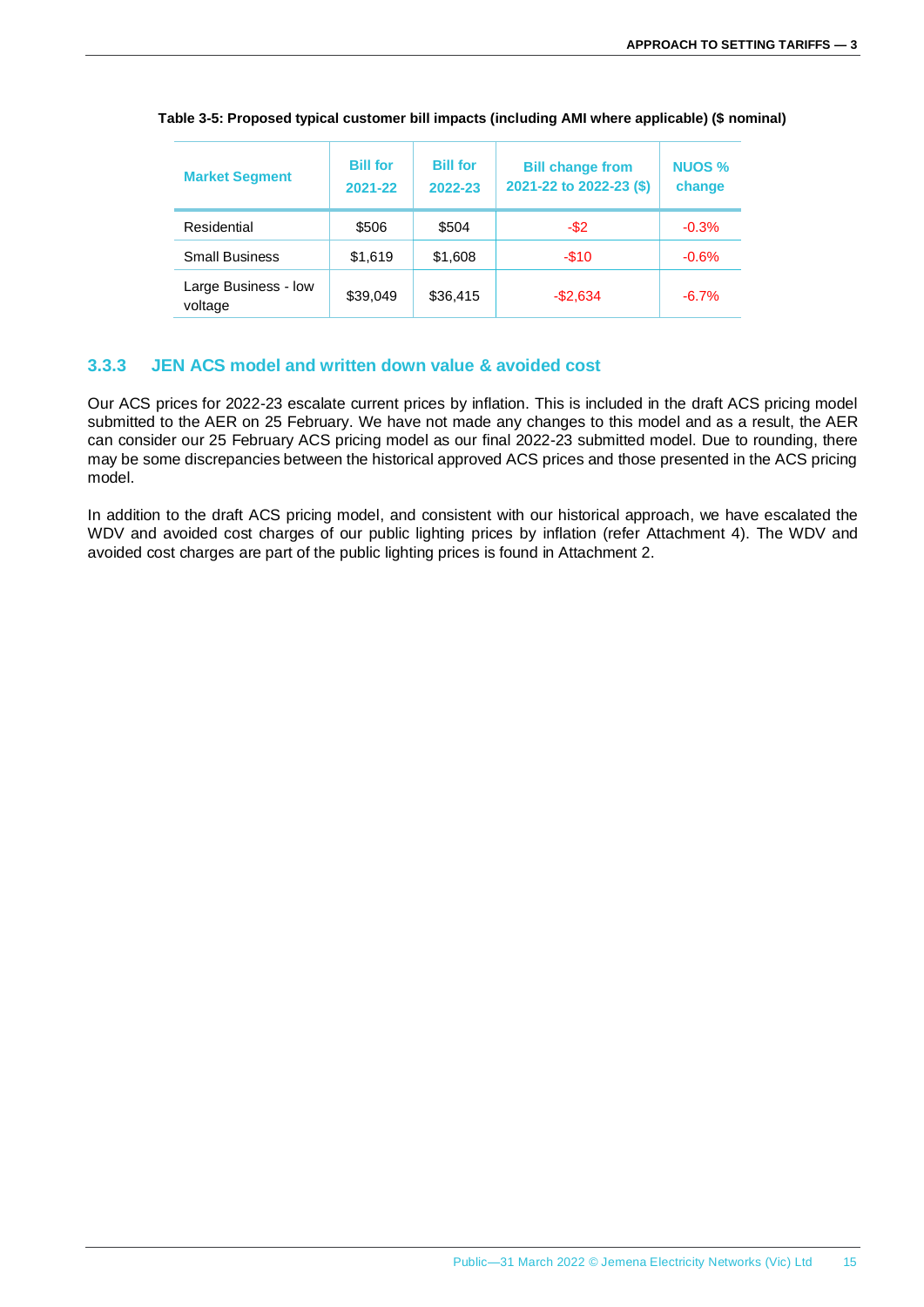# <span id="page-19-0"></span>**4. Pricing proposal elements**

# <span id="page-19-1"></span>**4.1 Price variation elements**

Rule 6.18.2(b)(8) requires we describe the nature and extent of change from the previous regulatory year.

The variables that influence the SCS DUOS prices are:

- Approved revenue path for the regulatory year (X-factor)<sup>23</sup> updated for the cost of debt Annual percentage change in the CPI
- F-factor incentive scheme amount
- STPIS (S-factor)
- Demand management incentive scheme (**DMIS**)
- Demand management innovation allowance (**DMIA**)
- Sum of approved cost pass through amounts with respect to the regulatory year (C term)
- Under or over recovery of actual revenue collected through DUOS charges in prior years plus recovery of license fee charges, less previous year deliberate under-recovery (B term).

Table 4-1 shows the price variations for each variable in JEN's 2022-23 initial pricing proposal.

| <b>Price variation element</b> | Percentage / \$                                                                                              |
|--------------------------------|--------------------------------------------------------------------------------------------------------------|
| <b>CPI</b>                     | 3.5%                                                                                                         |
| X-factor                       | 0.76%                                                                                                        |
| F-factor                       | \$49,500                                                                                                     |
| S-factor                       | \$4,879,206 (an additional \$9,819,406 proposed to be<br>banked until 2023-24 as described in section 3.3.2) |
| <b>DMIS</b>                    | \$0                                                                                                          |
| <b>DMIA</b>                    | \$580,405                                                                                                    |
| I (s-factor, DMIS and DMIA)    | \$4,348,301                                                                                                  |
| C                              | \$0                                                                                                          |
| B                              | $-$ \$2,389,208                                                                                              |

#### **Table 4–1: JEN annual SCS price variation elements**

#### <span id="page-19-2"></span>**4.2 Comparison to revised proposal indicative prices**

6.18.2(b)(7A) requires we demonstrate how each proposed tariff is consistent with the corresponding indicative pricing levels for the relevant regulatory year as set out in the relevant indicative pricing schedule, or explain any material differences between them.

<sup>23</sup> AER, *Final Decision, Jemena distribution determination 2021-26*, *Overview,* 30 April 2021.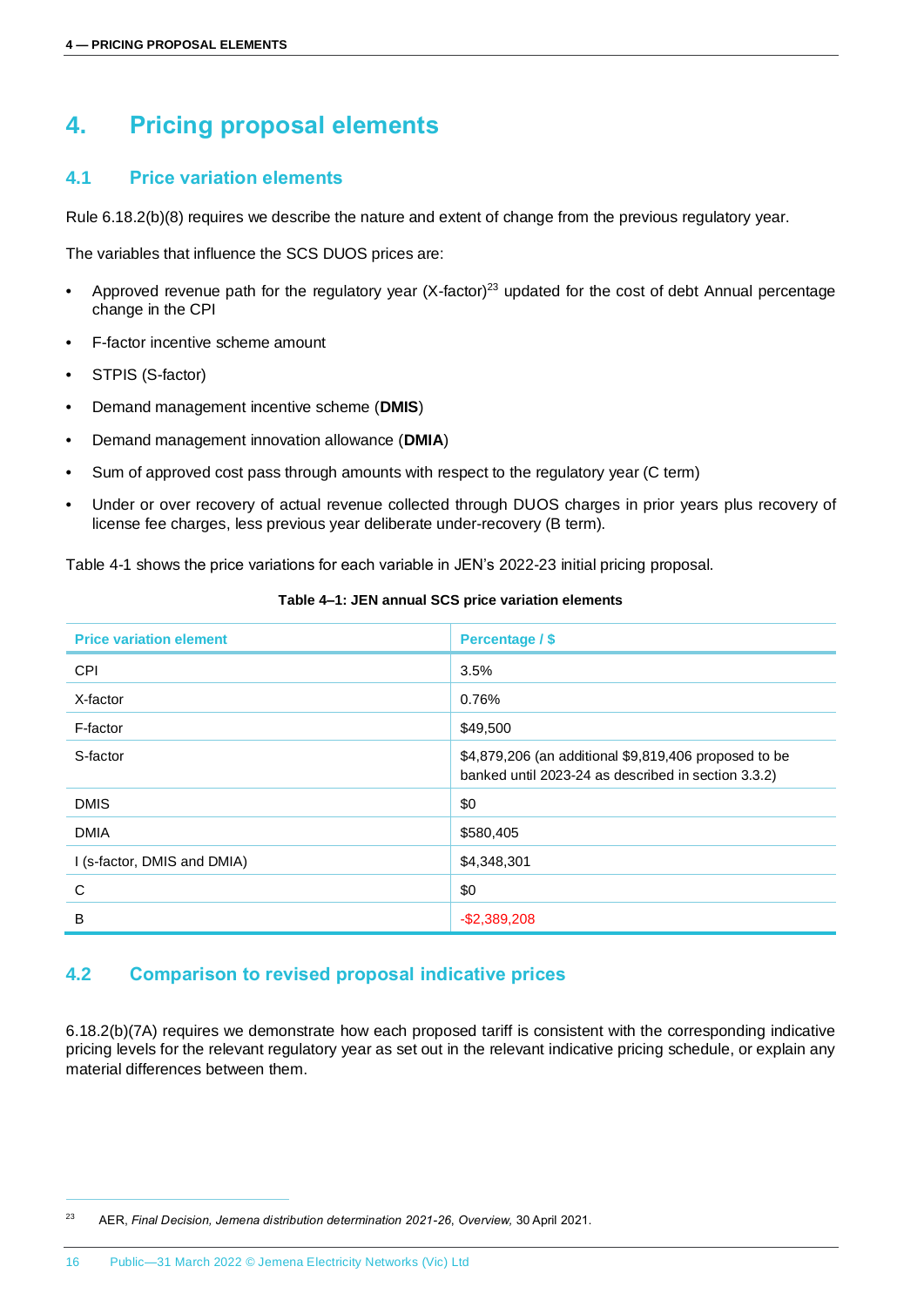We provided updated indicative 2022-23 prices in our 2021-22 pricing proposal. <sup>24</sup> At a NUOS level, a few of our 2022-23 proposed price levels have a material difference of over 10% from our indicative price levels.<sup>25</sup> This is due to:

- **Residential ToU (A120) peak consumption tariff component** Our previously calculated indicative prices incorrectly used the lower A100 usage price for the TUoS and jurisdictional peak price (A120). This incorrectly under-forecast the NUOS indicative price when summed. The peak price is also impacted by the issue discussed below in relation to the off peak price
- **Residential ToU (A120) off peak consumption tariff component**  Driven by our updated demand forecast, which includes a number of new customers on the A120. This, as well as trends we are observing shifts the balance between peak and off peak consumption more to off-peak. We then need to ensure prices align to the proposed discount for the A120 time of use over the A100 single rate tariff.
- **Large business annual demand tariff (A50X)** To maintain consistency with AEMO's revised pricing methodology (from existing 10 Maximum Demand to 365 day methodology), we are not proposing to recover TUOS from the summer demand incentive component (SDIC).<sup>26</sup> Instead, this revenue is being recovered from annual demand. This results in a TUOS SDIC price set to zero and a relative increase to our annual demand TUOS price (which feeds into the NUOS price) that was not contemplated in our previous indicative prices. Whilst this impacts all large business tariffs to some extent, only the A50X is above the 10% threshold. For the avoidance of doubt, this just shifts the tariff component where the revenue is collected from, and does not change the TUOS revenue that would be collected from large business customers.

# <span id="page-20-0"></span>**4.3 Revised indicative prices**

We set out indicative price levels for each of the remaining regulatory years of the regulatory control period in the "Indicative prices" tab of Attachment 3. These have been updated so as to take into account this 2022-23 pricing proposal.

<sup>24</sup> Jemena – 2021-22 *Pricing Proposal* – Attachment 5 2022-23 to 2025-26 indicative prices - June 2021.

<sup>&</sup>lt;sup>25</sup> We have adjusted the materiality threshold in the General tab of the pricing model to a 10 per cent trigger to be consistent with previous year requirements.

<sup>&</sup>lt;sup>26</sup> AEMO provided final AER approved prices based on the 365 day method on 31 March 2022. The AER approved the shift in methodology on 31 March 2022. We do not consider it appropriate to recover TUOS from a summer peak period when the costs we incur are calculated based on demand throughout the year.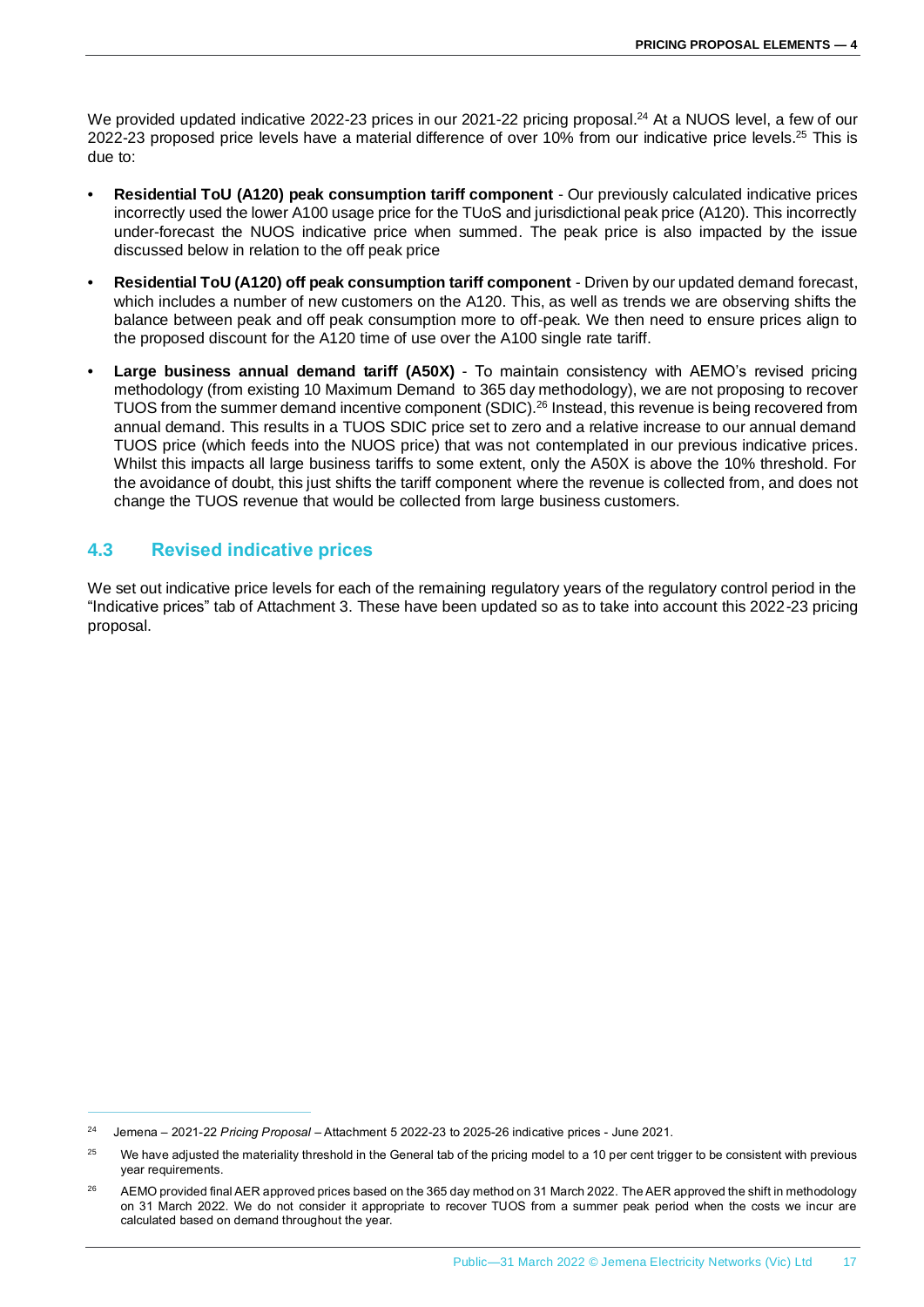# <span id="page-21-0"></span>**5. Designated pricing proposal, pass throughs and jurisdictional scheme outcomes**

# <span id="page-21-1"></span>**5.1 Tariff variation for pass throughs**

#### **5.1.1 Rule requirements**

*Rule 6.18.2(b)(5) requires that a DNSP's pricing proposal must:*

*set out the nature of any variation or adjustment to the tariff that could occur during the course of the regulatory year and the basis on which it could occur* 

#### **5.1.2 Potential tariff variation for pass throughs**

#### 5.1.2.1 Possible pass through events

Chapter 10 of the Rules specifies that the following pass through events are applicable to all distribution determinations:

- regulatory change event
- a service standard event
- a tax change event
- a terrorism event.

In addition to the pass through events and provisions set out in the Rule, the AER has determined the following pass through events are also applicable to JEN:<sup>27</sup>

- an insurance cap event
- an insurer credit risk event
- a natural disaster event
- a terrorism event
- a retailer insolvency event.

## <span id="page-21-2"></span>**5.2 Designated pricing proposal costs**

#### **5.2.1 Rule requirements**

*Rule 6.18.2(b)(6) requires that a DNSP's pricing proposal must:*

*set out how designated pricing proposal charges are to be passed on to customers and any adjustments to tariffs resulting from over or under recovery of those charges in the previous regulatory year*

<sup>27</sup> AER, *Final Decision, Jemena distribution determination 2021-2026, Attachment 15, Pass through events*, April 2021.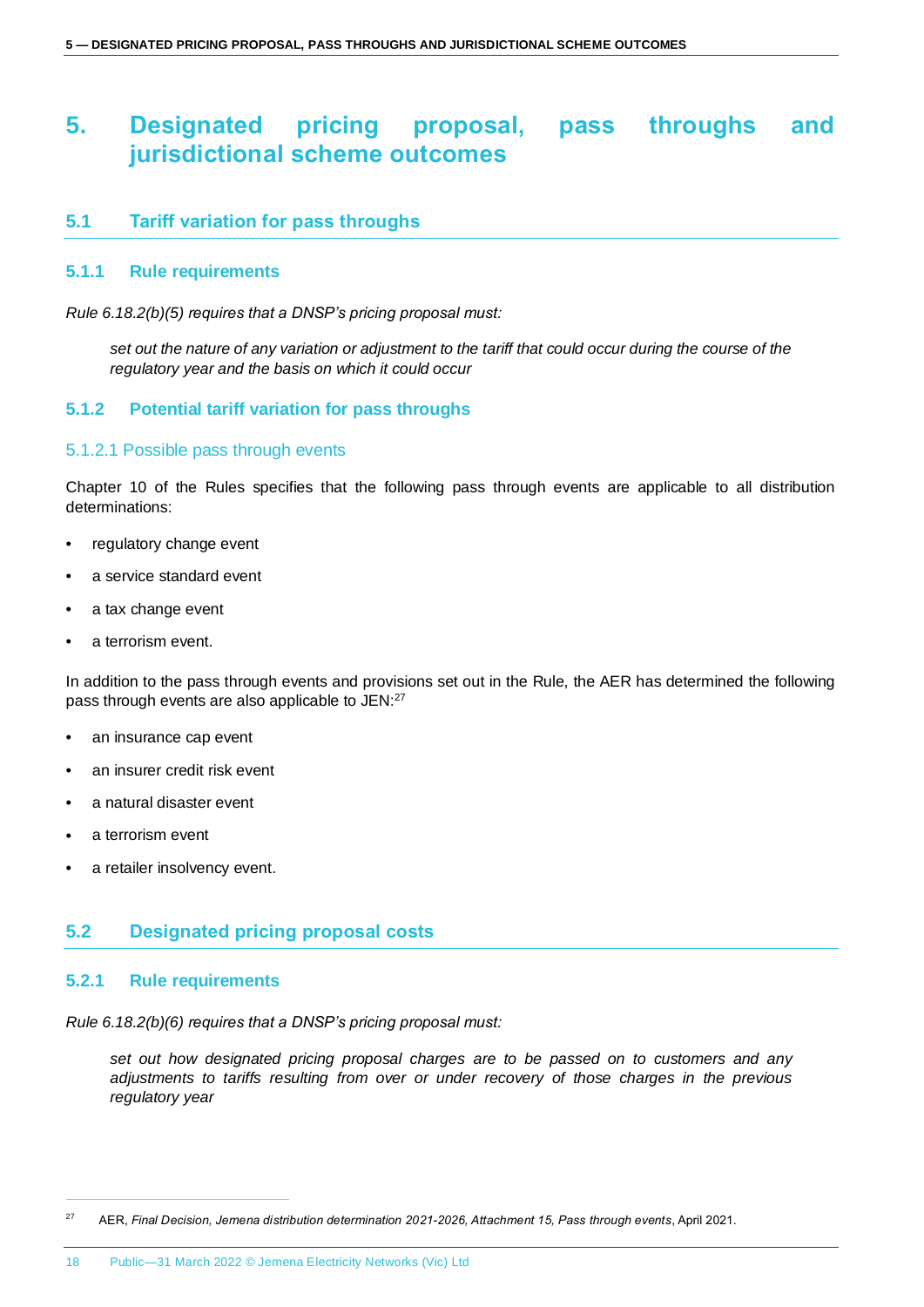# **5.2.2 Designated pricing proposal charges**

JEN has set out a schedule of its proposed Designated Pricing Proposal Charges (incorporating TUOS tariffs) in Attachment 1 of this document. These tariffs are set to recover JEN's required transmission revenues as calculated in accordance with the mechanism specified in the AER's final determination<sup>28</sup> and shown in Attachment 3.

As shown in Table 5-1, the expected TUOS revenue decrease from 2021-22 to 2022-23 is 17 per cent.

#### **Table 5–1: Estimated TUOS revenue increase (\$M, Nominal)**

|                                                                     | 2021-22 | 2022-23   |
|---------------------------------------------------------------------|---------|-----------|
|                                                                     |         |           |
| Grid Fee Forecast                                                   | \$72.9  | \$72.7    |
| Under recovery from previous year                                   | \$12.2  | $-$ \$2.2 |
| Actual/allowed revenue current year (grid fees plus under recovery) | \$85.1  | \$70.5    |
| Estimated revenue collected                                         | \$85.1  | \$70.5    |
|                                                                     |         | $-17%$    |

Attachment 3 provides the full unders and overs account for TUOS.

The volatility of transmission pass through disproportionally impacts the large business customer bills due to larger portion of their bills made up of transmission costs. Our long-term goal is to better align TUOS and DUOS allocations as set out in our TSS. Our TSS strategy indicated we would seek to target all TUOS decreases towards large business customers when TUOS price decreases occur.

For 2022-23, we have increased residential TUOS allocation from 22 per cent to 25 per cent of total TUOS, while still providing a \$6 annual decrease to residential TUOS bills.

# <span id="page-22-0"></span>**5.3 Jurisdictional scheme recoveries**

## **5.3.1 Rule requirements**

*Rules 6.18.2(b)(6A) and 6.18.2(b)(6B) require that a DNSP's pricing proposal must:*

*(6A) set out how jurisdictional scheme amounts for each approved jurisdictional scheme are to be passed on to customers and any adjustments to tariffs resulting from over or under recovery of those amounts; and*

*(6B) describe how each approved jurisdictional scheme that has been amended since the last jurisdictional scheme approval date meets the jurisdictional scheme eligibility criteria*

## **5.3.2 Relevant jurisdictional schemes**

There are two relevant jurisdictional schemes:

Feed-in tariffs

<sup>28</sup> AER, *Final Decision, Jemena distribution determination 2021-26 Attachment 14, Control mechanisms,* April 2021.